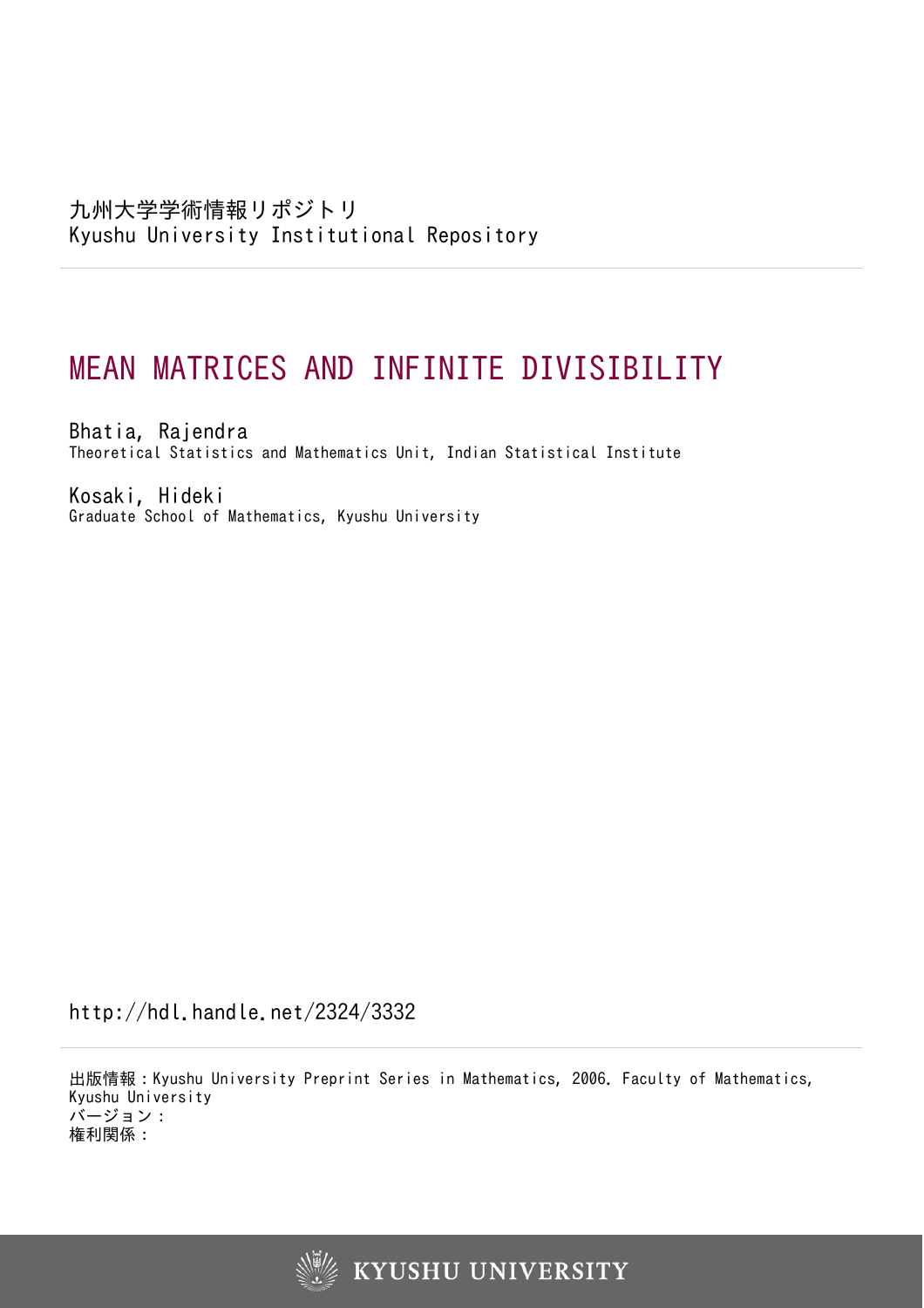## MEAN MATRICES AND INFINITE DIVISIBILITY

Rajendra Bhatia<sup>1</sup>

and

Hideki Kosaki<sup>2</sup>

To Roger Horn on his 65th birthday

**Abstract.** We consider matrices M with entries  $m_{ij} = m(\lambda_i, \lambda_j)$ where  $\lambda_1, \ldots, \lambda_n$  are positive numbers and m is a binary mean dominated by the geometric mean, and matrices W with entries  $w_{ij} =$  $1/m(\lambda_i, \lambda_j)$  where m is a binary mean that dominates the geometric mean. We show that these matrices are infinitely divisible for several much-studied classes of means.

AMS Subject Classifications: 15A45, 15A57, 42A82, 47A63.

Keywords: mean, positive definite matrix, infinitely divisible matrix, operator monotone function, Fourier transform.

<sup>&</sup>lt;sup>1</sup>Theoretical Statistics and Mathematics Unit, Indian Statistical Institute,

<sup>7,</sup> S. J. S. Sansanwal Marg, New Delhi - 110 016, India. Email: rbh@isid.ac.in <sup>2</sup>Graduate School of Mathematics, Kyushu University, Higashi-ku,

Fukuoka 812-8581, Japan. Email: kosaki@math.kyushu-u.ac.jp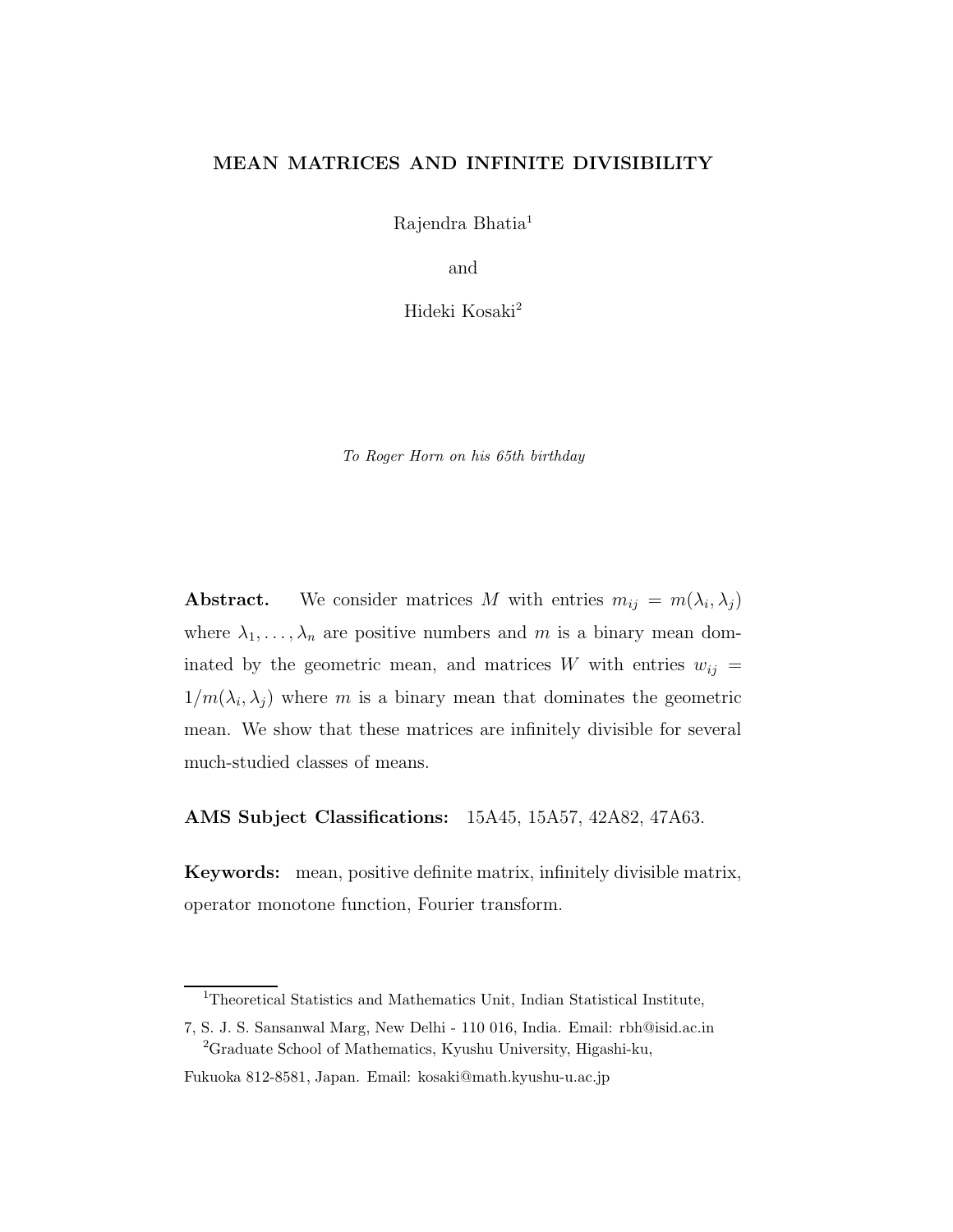#### 1. INTRODUCTION

Let  $A = [a_{ij}]$  and  $B = [b_{ij}]$  be  $n \times n$  positive semidefinite matrices. By the well-known theorem of Schur the Hadamard product  $A \circ B = [a_{ij} b_{ij}]$ is positive semidefinite. Thus for each positive integer  $m$ , the  $m$ th Hadamard power  $A^{\circ m} = [a_{ij}^m]$  is positive semidefinite.

Suppose  $A$  is positive semidefinite and all its entries  $a_{ij}$  are nonnegative. We say A is *infinitely divisible* if for every real number  $r \geq 0$ the matrix  $A^{\circ r} = [a_{ij}^r]$  is positive semidefinite. By Schur's theorem and continuity A is infinitely divisible if and only if every fractional Hadamard power  $A^{\circ 1/m}$  is positive semidefinite.

It is easy to see that every  $2 \times 2$  positive semidefinite matrix with nonnegative entries is infinitely divisible. This is not always the case for matrices of order  $n > 2$ . We refer the reader to some old papers [H2], [H3] on infinitely divisible matrices and the recent work [B2] where diverse examples of such matrices are given.

The motivation for this paper stems from the following observation. Let  $\lambda_1, \ldots, \lambda_n$  be any given positive numbers. Consider the matrices A whose entries are given by one of the following rules:

$$
a_{ij} = \min(\lambda_i, \lambda_j),
$$
  
\n
$$
a_{ij} = \frac{1}{\max(\lambda_i, \lambda_j)},
$$
  
\n
$$
a_{ij} = H(\lambda_i, \lambda_j),
$$
  
\n
$$
a_{ij} = \frac{1}{A(\lambda_i, \lambda_j)},
$$
  
\n
$$
a_{ij} = \sqrt{\lambda_i \lambda_j},
$$

where  $H(\lambda_i, \lambda_j)$  is the harmonic mean of  $\lambda_i$  and  $\lambda_j$ , and  $A(\lambda_i, \lambda_j)$  their arithmetic mean. Then all these five matrices are infinitely divisible. How general is this phenomenon?

A binary operation m on positive numbers is called a mean if it satisfies the following conditions: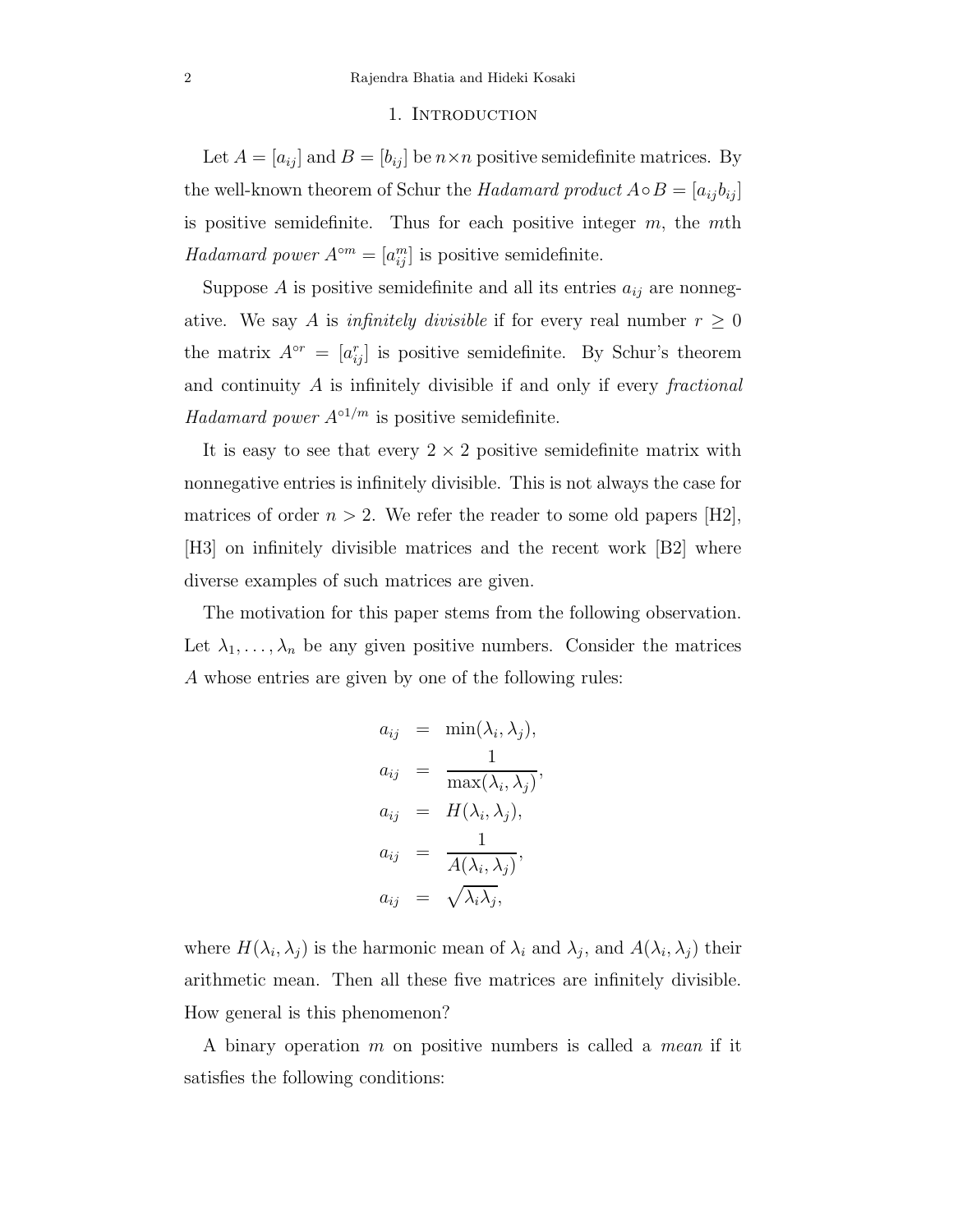- (i)  $m(a, b) = m(b, a)$ .
- (ii)  $\min(a, b) \leq m(a, b) \leq \max(a, b)$ .
- (iii)  $m(\alpha a, \alpha b) = \alpha m(a, b)$  for all  $\alpha > 0$ .
- (iv)  $m(a, b)$  is an increasing function of a and b.
- (v)  $m(a, b)$  is a continuous function of a and b.

Let  $\lambda_1 < \lambda_2 < \cdots < \lambda_n$  be positive numbers and let  $m(a, b)$  be a mean. Suppose  $m(a, b) \leq \sqrt{ab}$  for all a and b. Let M be the matrix with entries

$$
m_{ij} = m(\lambda_i, \lambda_j).
$$

On the other hand, suppose  $\sqrt{ab} \le m(a, b)$  for all a and b. Then let W be the matrix with entries

$$
w_{ij} = \frac{1}{m(\lambda_i, \lambda_j)}.
$$

Are the matrices  $M$  and  $W$  infinitely divisible? We will see that this is the case for several families of means. However, the domination criterion vis a vis the geometric mean is not sufficient to guarantee infinite divisibility of these matrices and we give an example to show that.

Some of the key ideas used here occur in our earlier work, especially in the papers of Bhatia and Parthasarathy [BP] and Hiai and Kosaki  $[HK2]$ . One of them is the use of "congruence transformations": if X is a diagonal matrix with positive diagonal entries then the two matrices  $C$  and  $\overline{XCX}$  are positive definite (infinitely divisible, respectively) at the same time. Another is the use of positive definite functions. A (complex-valued) function f on  $\bf{R}$  is said to be positive definite if for all choices of *n* real numbers  $\lambda_1, \ldots, \lambda_n$  the  $n \times n$  matrices  $[f(\lambda_i - \lambda_j)]$ are positive semidefinite. We will say that  $f$  is *infinitely divisible* if for every  $r \geq 0$  the function  $(f(x))^r$  is positive definite.

We will use a theorem of Roger Horn [H1] on operator monotone functions. We refer the reader to [B1, Chapter V] for the theory of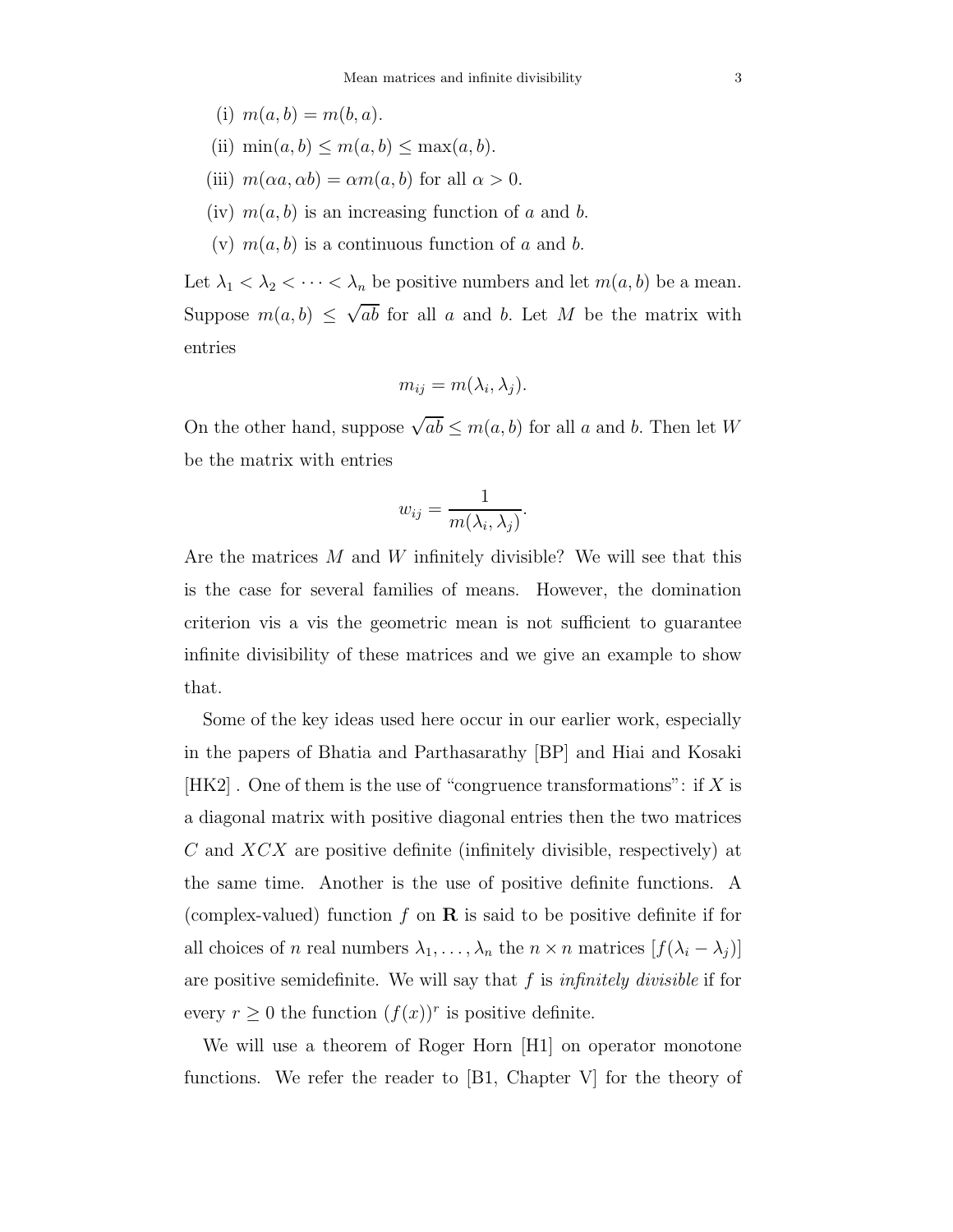such functions. One of the key facts is that a (differentiable) function  $f:[0,\infty)\to[0,\infty)$  is operator monotone if and only if for all choices of *n* positive numbers  $\lambda_1, \ldots, \lambda_n$ , the  $n \times n$  matrices

(1) 
$$
\left[\frac{f(\lambda_i) - f(\lambda_j)}{\lambda_i - \lambda_j}\right]
$$

are positive semidefinite. (If  $\lambda_i = \lambda_j$ , the difference quotient is taken to mean  $f'(\lambda_i)$ .) This was proved by C. Loewner and the matrices in (1) are called *Loewner matrices*. Another theorem of Loewner says that f is operator monotone if and only if it has an analytic continuation to a mapping of the upper half-plane into itself. Horn [H1] showed that this analytic continuation is a one-to-one (also called *univalent* or *schlicht*) map if and only if all Loewner matrices (1) are infinitely divisible.

The matrix  $E$  all whose entries are equal to one is called the  $flat$ *matrix*. This is clearly infinitely divisible. Hence, if  $G(\lambda_i, \lambda_j)$  represents the geometric mean of  $\lambda_i$  and  $\lambda_j$ , then the matrices  $[G(\lambda_i, \lambda_j)]$  and  $[1/G(\lambda_i, \lambda_j)]$  both are infinitely divisible. As a consideration of  $2 \times 2$ matrices shows, for no other mean can these two matrices be positive definite at the same time.

A matrix C whose entries are

$$
c_{ij} = \frac{1}{\lambda_i + \lambda_j},
$$

is called a *Cauchy matrix*. This is an infinitely divisible matrix. See [B2] for different proofs of this fact. From this it follows that the matrix W with entries

$$
w_{ij} = \frac{1}{A(\lambda_i, \lambda_j)},
$$

where  $A(.,.)$  represents the arithmetic mean is infinitely divisible, as is the matrix M with entries

$$
m_{ij} = H(\lambda_i, \lambda_j),
$$

where  $H$  represents the harmonic mean. This fact about Cauchy matrices will be used again in the next section.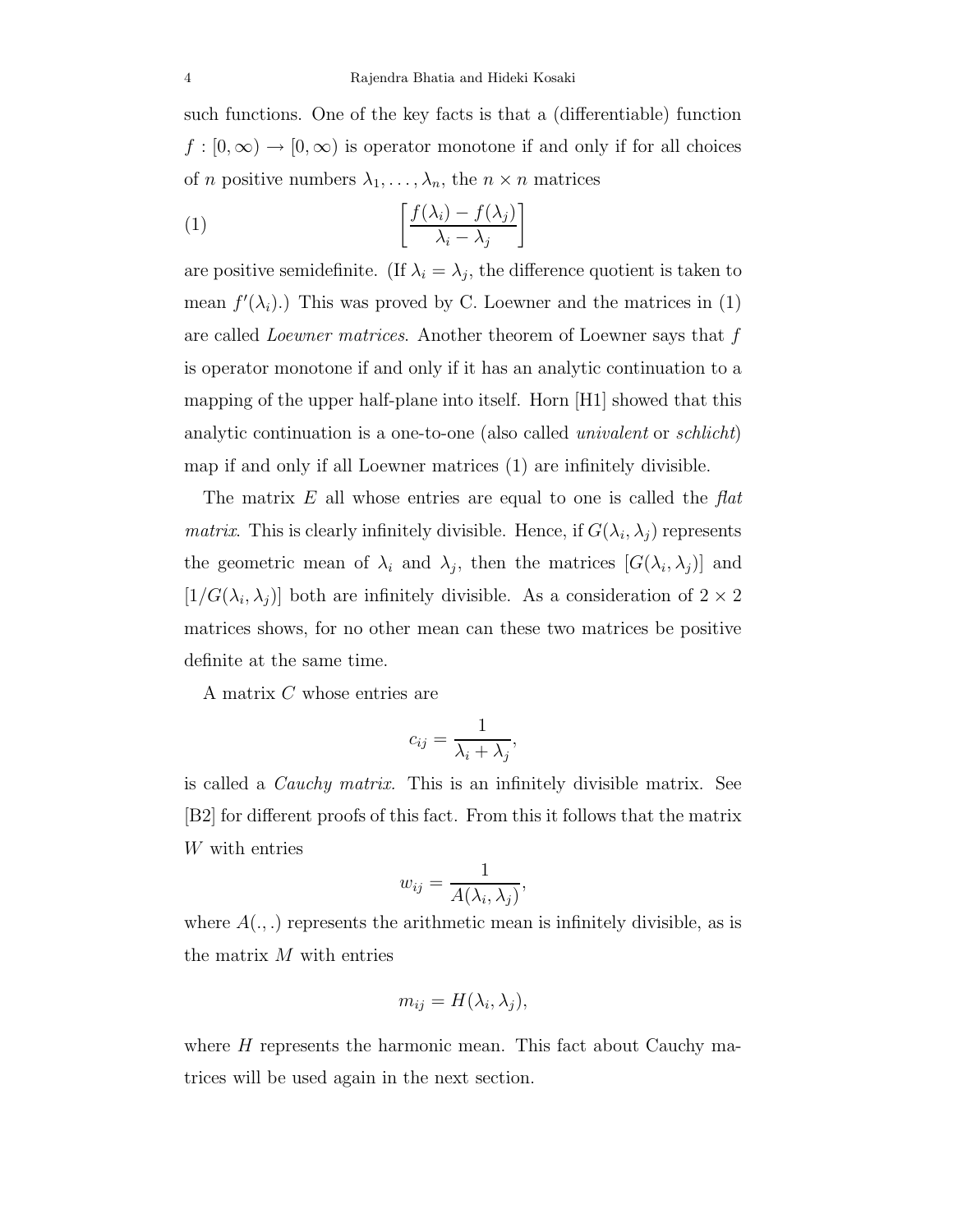### 2. Examples

2.1. The logarithmic mean. The *logarithmic mean*  $L(a, b)$  is defined as

$$
L(a,b) = \begin{cases} \frac{a-b}{\log a - \log b}, & (a \neq b), \\ a & (a = b). \end{cases}
$$

We have  $\sqrt{ab} \le L(a, b) \le \frac{1}{2}$  $\frac{1}{2}(a + b)$ , which is a refinement of the arithmetic-geometric mean inequality. The matrix  $W$  with entries

(2) 
$$
w_{ij} = \frac{1}{L(\lambda_i, \lambda_j)} = \frac{\log \lambda_i - \log \lambda_j}{\lambda_i - \lambda_j}
$$

is the Loewner matrix of the schlicht function log z mapping the upper half-plane into itself. Hence, by the theorem of Horn [H1] this matrix is infinitely divisible. We will see other proofs of this fact later in this paper.

Another representation for the mean L is given by the integral formula

$$
\frac{1}{L(a,b)} = \int_0^\infty \frac{dt}{(t+a)(t+b)}.
$$

For each  $t \geq 0$ , the matrix with entries

$$
\frac{1}{(t+\lambda_i)(t+\lambda_j)}
$$

is congruent to the flat matrix, and is thus positive definite (and infinitely divisible). It follows immediately that the matrix (2) is positive definite.

It was observed in [BP] that the positive definiteness of all matrices (2) is equivalent to the function

$$
f(x) = \frac{x}{\sinh x}
$$

being positive definite. The same argument now shows that this function is infinitely divisible.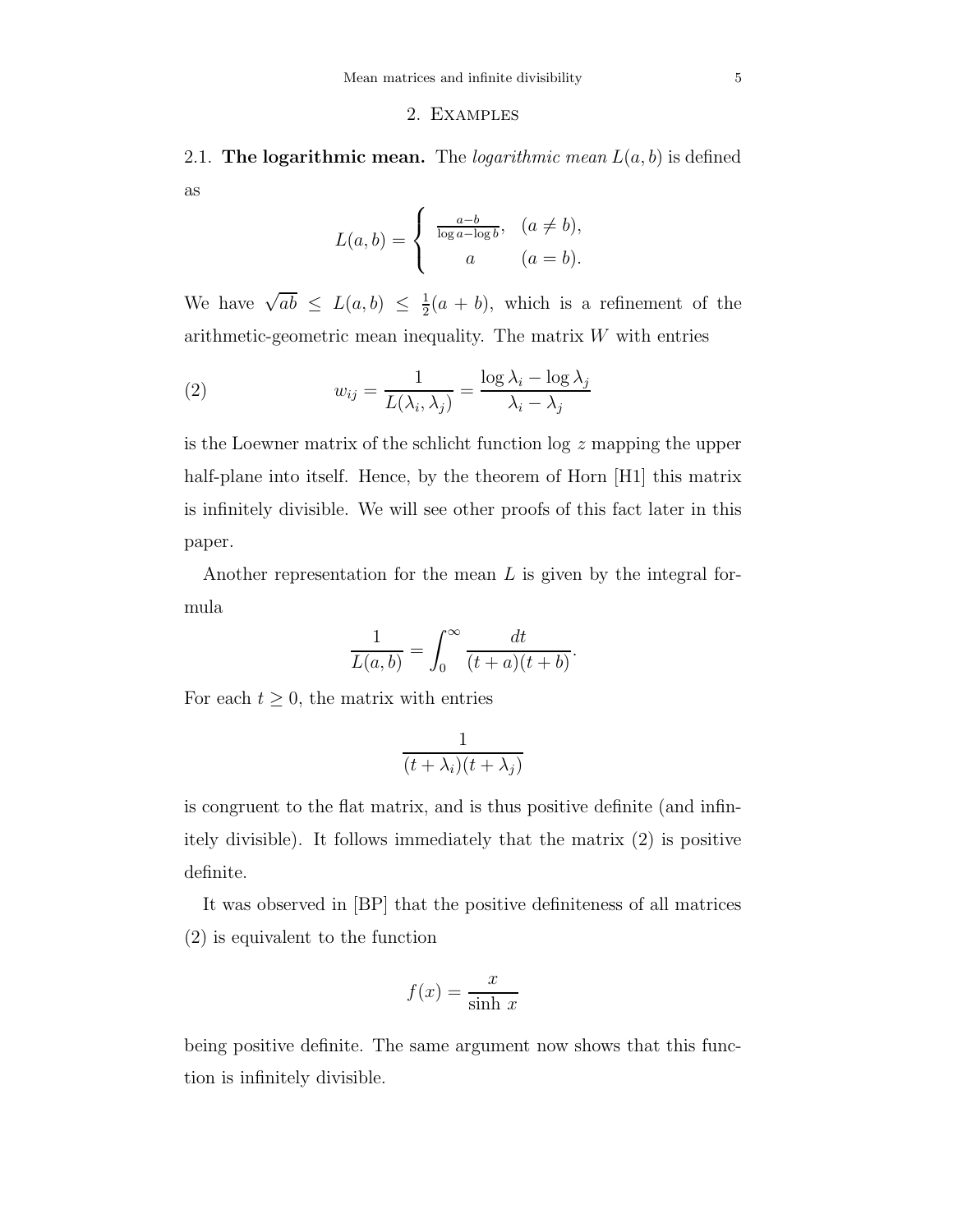2.2. The Heinz means. For  $0 \le \nu \le 1$ , the *Heinz mean* is defined as

$$
H_{\nu}(a,b) = \frac{a^{\nu}b^{1-\nu} + a^{1-\nu}b^{\nu}}{2}.
$$

For each pair  $(a, b)$  of positive numbers the function  $H_{\nu}(a, b)$  of  $\nu$  is symmetric about the point  $\nu = 1/2$  and attains its minimum value there. The minimum value is  $H_{1/2}(a, b) = \sqrt{ab}$ . The maximum value is  $H_0(a, b) = H_1(a, b) = \frac{1}{2}$  $\frac{1}{2}(a+b)$ . For  $0 \leq \nu \leq 1/2$  let W be the matrix with entries

$$
w_{ij} = \frac{1}{H_{\nu}(\lambda_i, \lambda_j)} = \frac{2}{\lambda_i^{\nu} \lambda_j^{1-\nu} + \lambda_i^{1-\nu} \lambda_j^{\nu}}
$$

$$
= \frac{2}{\lambda_i^{\nu} (\lambda_i^{1-2\nu} + \lambda_j^{1-2\nu}) \lambda_j^{\nu}}.
$$

Then  $W = XCX$ , where X is a positive diagonal matrix and C is a Cauchy matrix. Hence  $W$  is infinitely divisible.

2.3. The Binomial means. The binomial means also called *power* means, are defined as

$$
B_{\alpha}(a,b) = \left(\frac{a^{\alpha} + b^{\alpha}}{2}\right)^{1/\alpha}, \quad -\infty \le \alpha \le \infty.
$$

It is understood that

$$
B_0(a, b) = \lim_{\alpha \to 0} B_\alpha(a, b) = \sqrt{ab},
$$
  
\n
$$
B_\infty(a, b) = \lim_{\alpha \to \infty} B_\alpha(a, b) = \max(a, b),
$$
  
\n
$$
B_{-\infty}(a, b) = \lim_{\alpha \to -\infty} B_\alpha(a, b) = \min(a, b).
$$

For fixed a and b the function  $B_{\alpha}(a, b)$  is increasing in  $\alpha$ . Further

(3) 
$$
B_{-\alpha}(a,b) = \frac{ab}{B_{\alpha}(a,b)}.
$$

For  $\alpha \geq 0$  let W be the matrix with entries

$$
w_{ij} = \frac{1}{B_{\alpha}(\lambda_i, \lambda_j)} = \frac{2^{1/\alpha}}{(\lambda_i^{\alpha} + \lambda_j^{\alpha})^{1/\alpha}}.
$$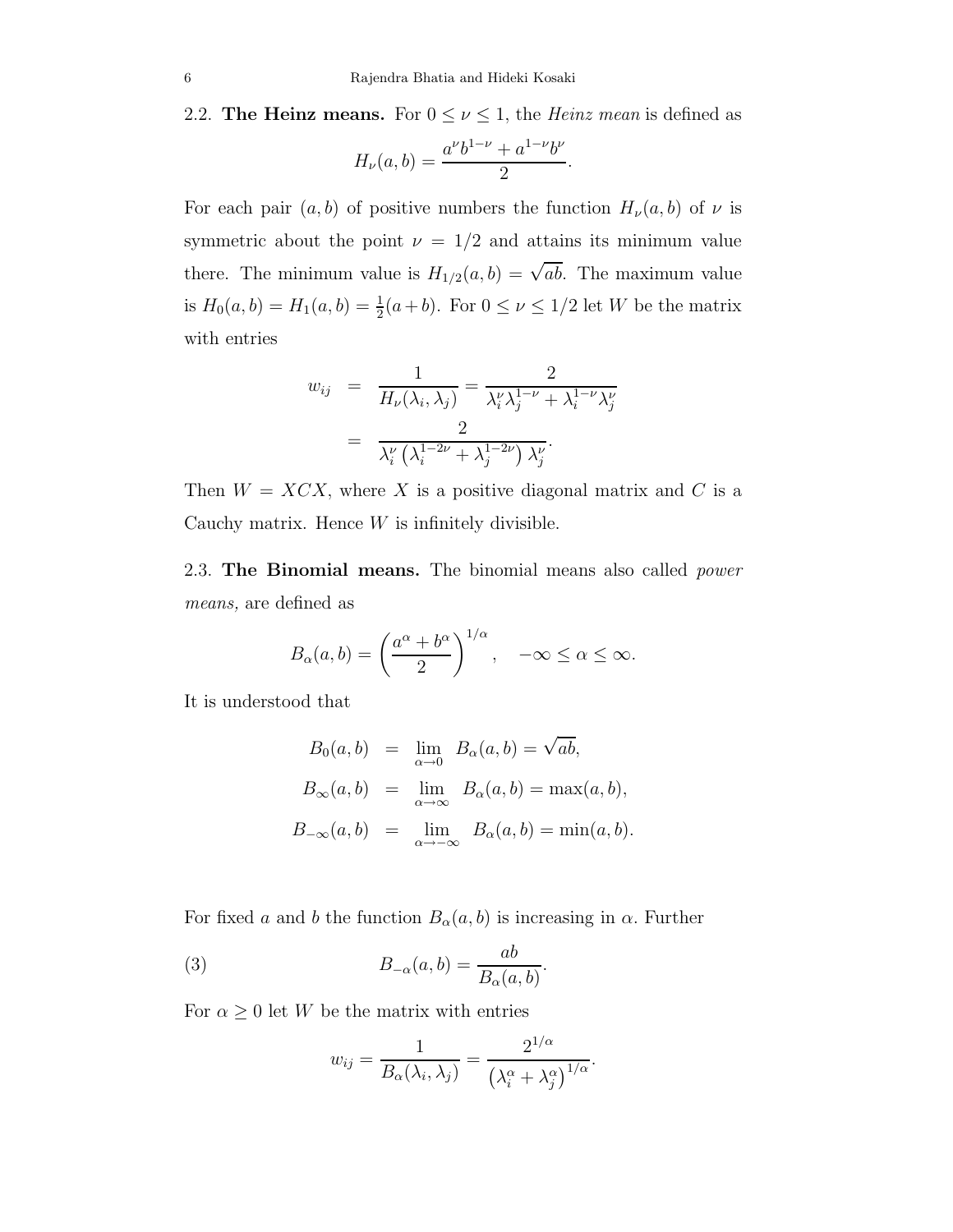M with entries

$$
m_{ij} = B_{-\alpha} (\lambda_i, \lambda_j)
$$

is also infinitely divisible.

2.4. The Lehmer means. This family is defined as

$$
L_p(a,b) = \frac{a^p + b^p}{a^{p-1} + b^{p-1}}, \quad -\infty \le p \le \infty.
$$

The special values  $p = 0, 1/2$ , and 1 give the harmonic, geometric, and arithmetic means, respectively. For fixed a and b, the function  $L_p(a, b)$ is an increasing function of p. We have

$$
L_{\infty}(a, b) = \lim_{p \to \infty} L_p(a, b) = \max(a, b),
$$
  

$$
L_{-\infty}(a, b) = \lim_{p \to -\infty} L_p(a, b) = \min(a, b).
$$

.

A small calculation shows that

(4) 
$$
L_{1-p}(a,b) = \frac{ab}{L_p(a,b)}
$$

We will show that for each  $p \geq 1/2$  the matrix W with entries

(5) 
$$
w_{ij} = \frac{1}{L_p(\lambda_i, \lambda_j)} = \frac{\lambda_i^{p-1} + \lambda_j^{p-1}}{\lambda_i^p + \lambda_j^p},
$$

is infinitely divisible.

First, observe that it is enough to prove this for  $p \geq 1$ , because that would say that every matrix of the form

(6) 
$$
\left[\frac{\lambda_i^{\nu} + \lambda_j^{\nu}}{\lambda_i + \lambda_j}\right], \quad 0 < \nu < 1,
$$

is infinitely divisible. If  $1/2 \le p \le 1$ , we let  $r = 1 - p$ , and note that  $0 \le r \le 1/2$ . The expression (5) in this case can be written as

$$
w_{ij} = \frac{\lambda_i^{-r} + \lambda_j^{-r}}{\lambda_i^p + \lambda_j^p} = \frac{1}{\lambda_i^r} \frac{\lambda_i^r + \lambda_j^r}{\lambda_i^p + \lambda_j^p} \frac{1}{\lambda_j^r}.
$$

Since  $r/p \leq 1$ , the infinite divisibility of this last matrix W follows from that of (6).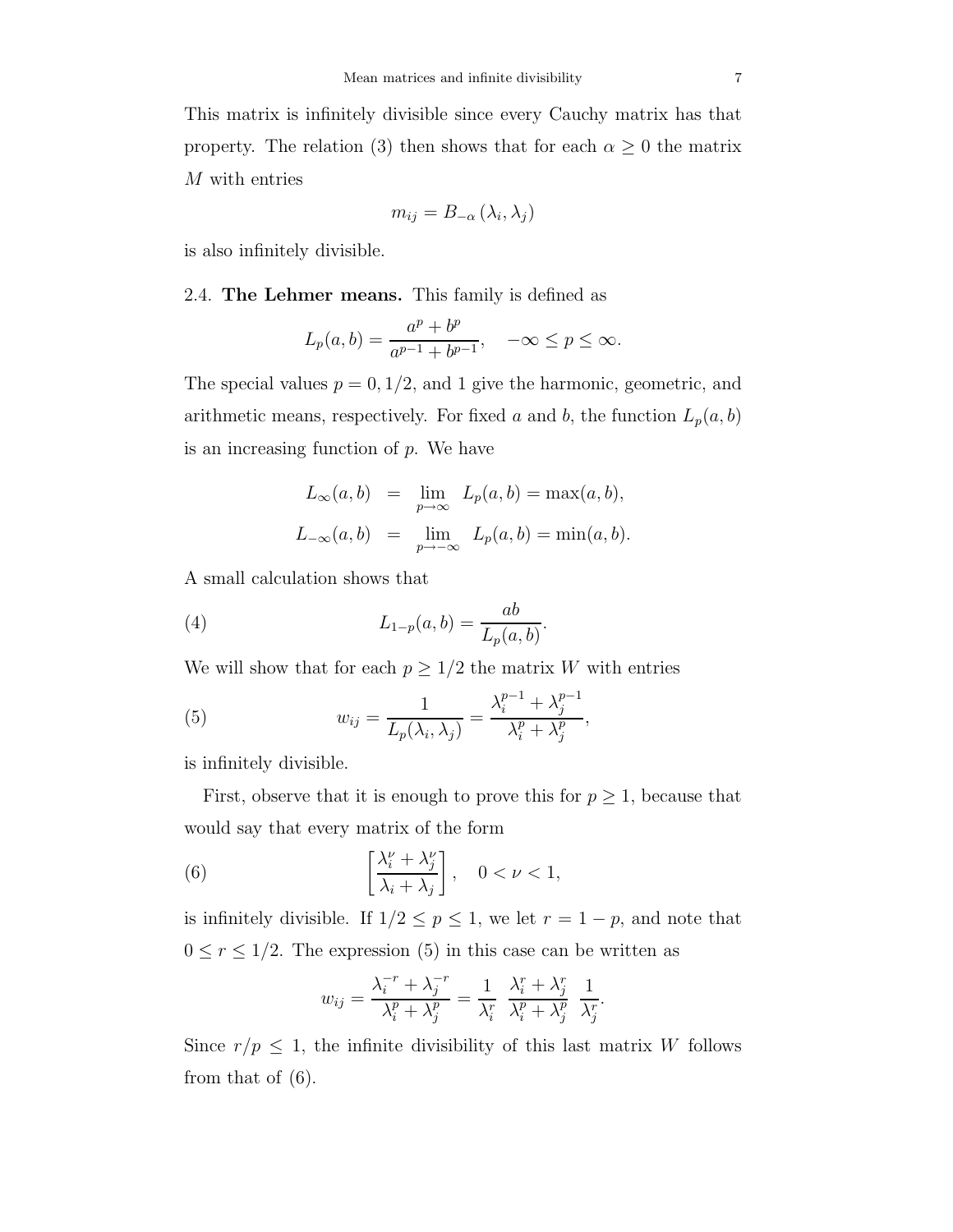Observe further that if the matrices in (5) have been proved to be infinitely divisible for  $p \geq 1/2$ , then the relation (4) can be used to show that for each  $p\leq 1/2,$  the matrix  $M$  with entries

$$
m_{ij}=L_p(\lambda_i,\lambda_j)
$$

is infinitely divisible. Thus we may restrict our attention to the matrices in  $(6)$ .

Following the ideas in [BP] we make the substitution  $\lambda_i = e^{x_i}$ , and then write the entries of (6) as

$$
\frac{e^{\nu x_i} + e^{\nu x_i}}{e^{x_i} + e^{x_j}} = \frac{e^{\nu x_i/2}}{e^{x_i/2}} \frac{e^{\nu (x_i - x_j)/2} + e^{\nu (x_j - x_i)/2}}{e^{(x_i - x_j)/2} + e^{(x_j - x_i)/2}} \frac{e^{\nu x_j/2}}{e^{x_j/2}}.
$$

Thus the matrix in (6) is infinitely divisible if and only if the matrix

$$
\left[\frac{\cosh \nu (x_i - x_j)}{\cosh (x_i - x_j)}\right], \quad 0 < \nu < 1,
$$

is infinitely divisible. This is equivalent to the statement of the following theorem:

**Theorem 1.** For  $0 < \nu < 1$  the function

$$
f(x) = \frac{\cosh \nu x}{\cosh x}
$$

is infinitely divisible.

**Proof.** We will show that for  $a, b > 0$  the function

$$
\frac{\cosh bx}{\cosh(a+b)x}
$$

is infinitely divisible. Using the identity

$$
\cosh(a+b)x = 2\cosh ax \cosh bx - \cosh(a-b)x
$$

we obtain

(7) 
$$
\frac{\cosh bx}{\cosh (a+b)x} = \frac{1}{2 \cosh ax} \frac{1}{1 - \frac{\cosh (a-b)x}{2 \cosh ax \cosh bx}}.
$$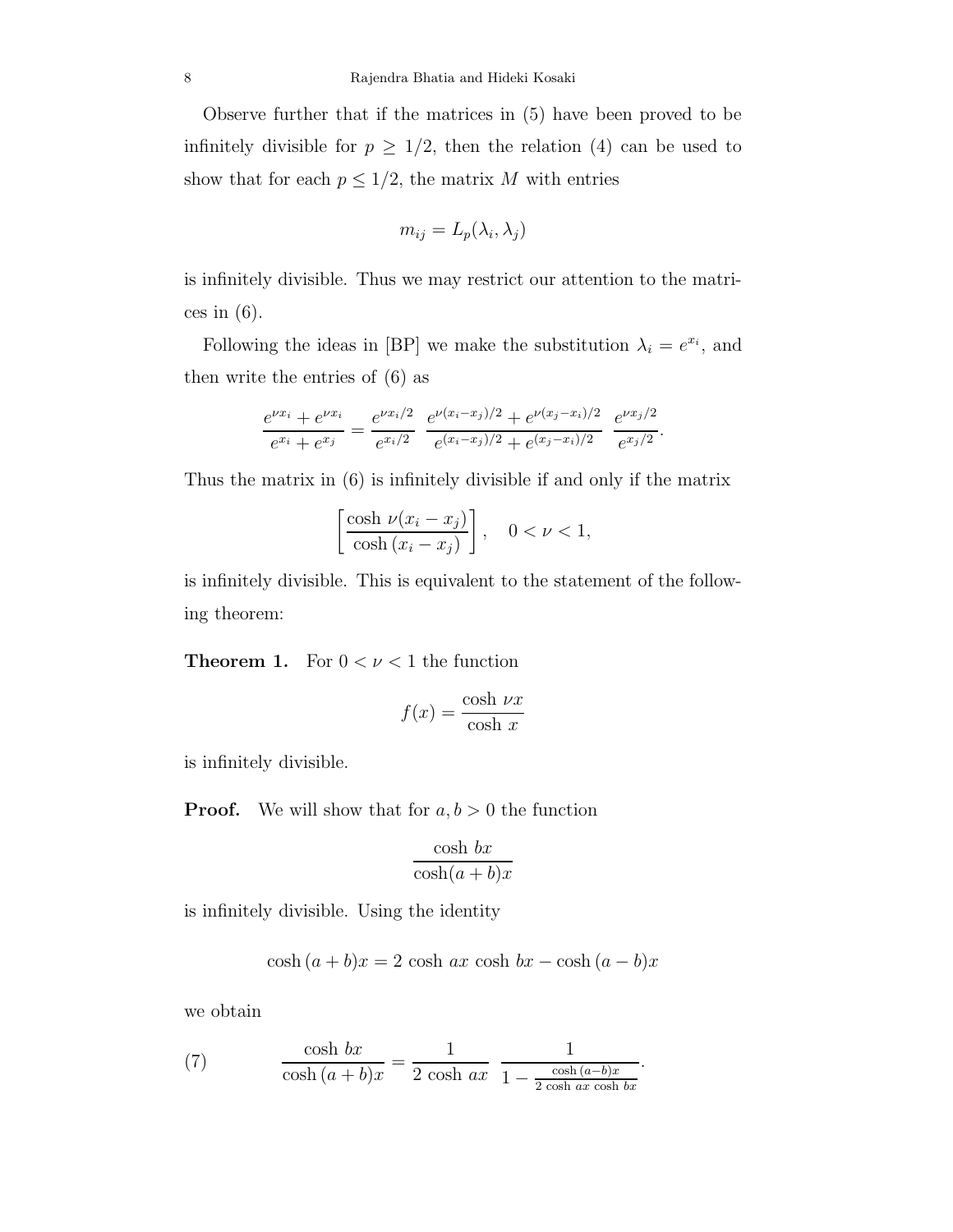Let r be any real number in  $(0, 1)$ . Then for  $|t| < 1$  we have the power series expansion

$$
\frac{1}{(1-t)^r} = \sum_{n=0}^{\infty} a_n t^n,
$$

where the coefficients  $a_n$  are the nonnegative numbers given by  $a_0 = 1$ and

$$
a_n = \frac{r(r+1)(r+2)\cdots(r+m+1)}{m!}, \quad m > 1.
$$

Hence we have from (7)

(8) 
$$
\left(\frac{\cosh bx}{\cosh(a+b)x}\right)^r = \frac{1}{2^r(\cosh ax)^r} \sum_{n=0}^{\infty} \frac{a_n}{2^n} \frac{\cosh^n(a-b)x}{\cosh^n ax \cosh^n bx}.
$$

We already know that the function  $1/\cosh(x)$  is infinitely divisible. So the factor outside the summation in (8) is positive definite. We know also that for  $0 \leq \nu \leq 1$ , the function  $\cosh(\nu x)/\cosh(x)$  is positive definite. Consider each of the summands in (8). Depending on whether  $a \geq b$  or  $a \leq b$ , one of

$$
\frac{\cosh(a-b)x}{\cosh ax} \quad \text{and} \quad \frac{\cosh(a-b)x}{\cosh bx}
$$

is positive definite. Hence, in either case

$$
\frac{\cosh(a-b)x}{\cosh ax \cosh bx}
$$

is positive definite, and so are all its nth powers. Thus the series in  $(8)$ represents a positive definite function for  $0 < r < 1$ . This is enough to show that the function in (7) is infinitely divisible.  $\blacksquare$ 

2.5. Power difference means. This is not a standard terminology for the following family of means that are of interest and have been studied in detail in  $|HK2|$  and  $|HK3|$ . For any real number p let

$$
K_p(a,b) = \frac{p-1}{p} \frac{a^p - b^p}{a^{p-1} - b^{p-1}}.
$$

It is understood that

$$
K_p(a,b) = a.
$$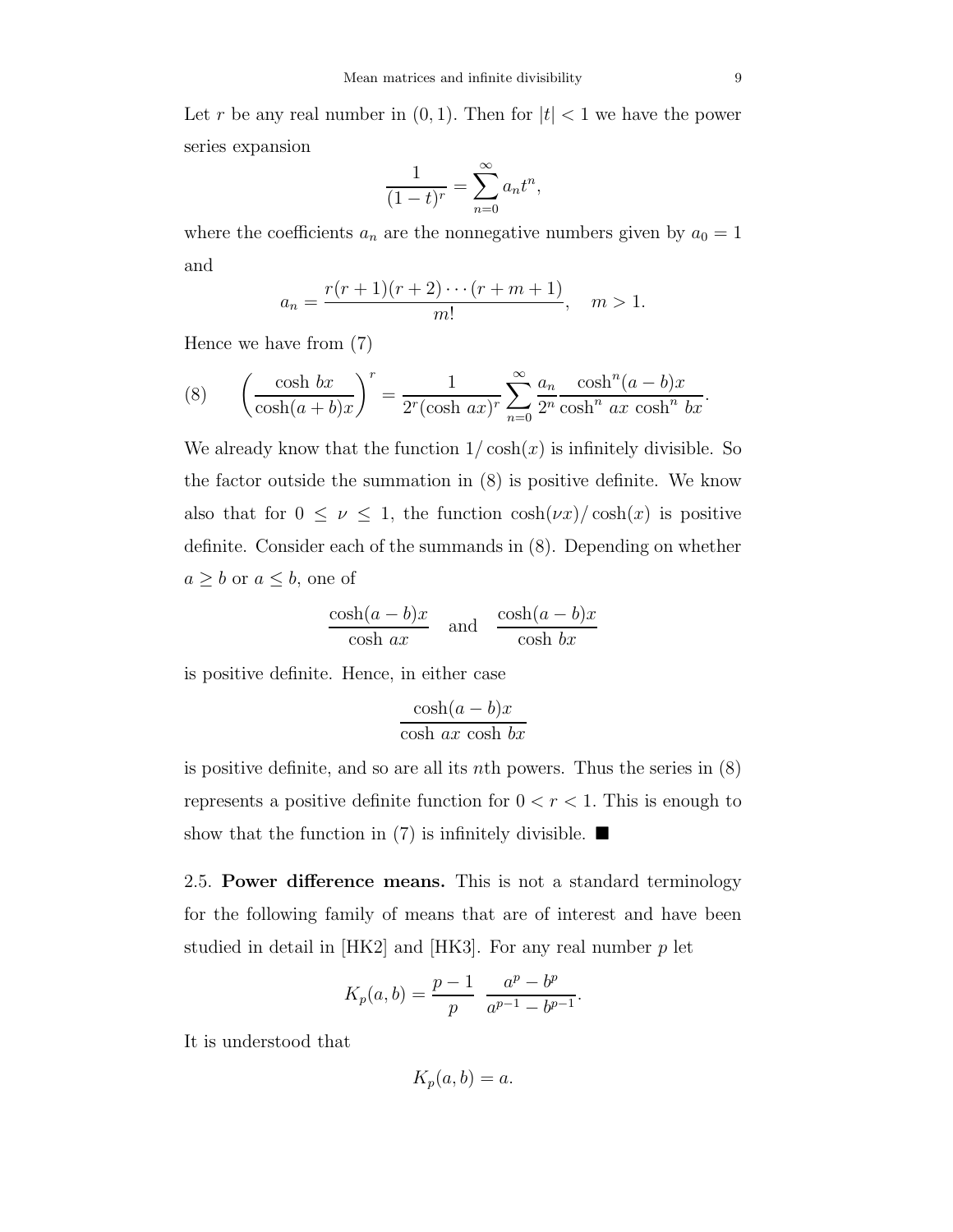For fixed a and b, the quantity  $K_p(a, b)$  is an increasing function of p. This family includes some of the most familiar means:

| $K_{-\infty}(a,b) = \min(a,b),$ |                                                                         |
|---------------------------------|-------------------------------------------------------------------------|
|                                 | $K_{-1}(a, b) = \frac{2}{a^{-1} + b^{-1}}, \text{ the harmonic mean,}$  |
|                                 | $K_{1/2}(a, b) = \sqrt{ab}$ , the geometric mean,                       |
|                                 | $K_1(a, b) = \lim_{p \to 1} K_p(a, b) = \frac{a - b}{\log a - \log b},$ |
|                                 | the logarithmic mean,                                                   |
|                                 | $K_2(a, b) = \frac{a+b}{2}$ , the arithmetic mean,                      |
|                                 | $K_{\infty}(a, b) = \max(a, b).$                                        |

The analysis of these means is very similar to that of Lehmer means.

A small calculation shows that

(9) 
$$
K_{1-p}(a,b) = \frac{ab}{K_p(a,b)},
$$

and as for Lehmer means it is enough to show that for  $p > 1$ , the matrix  $W$  with entries

(10) 
$$
w_{ij} = \frac{1}{K_p(\lambda_i, \lambda_j)} = \frac{p}{p-1} \frac{\lambda_i^{p-1} - \lambda_j^{p-1}}{\lambda_i^p - \lambda_j^p}
$$

is infinitely divisible. (The reader can check that from this it follows that this matrix is infinitely divisible also for  $1/2 \leq p < 1$ ; and then using the relation (9) one can see that for  $p \leq 1/2$ , the matrix M with entries  $m_{ij} = K_p(\lambda_i, \lambda_j)$  is infinitely divisible.)

So consider the matrix (10) with  $p > 1$ . This is infinitely divisible if every matrix of the form

(11) 
$$
\left[\frac{\lambda_i^{\nu} - \lambda_j^{\nu}}{\lambda_i - \lambda_j}\right], \quad 0 < \nu < 1,
$$

is infinitely divisible. We can prove this by appealing to Horn's theorem cited earlier. Alternately, we can follow our analysis in Section 2.5. Now the function cosh is replaced by sinh and we have the following theorem in place of Theorem 1. We note that this theorem can be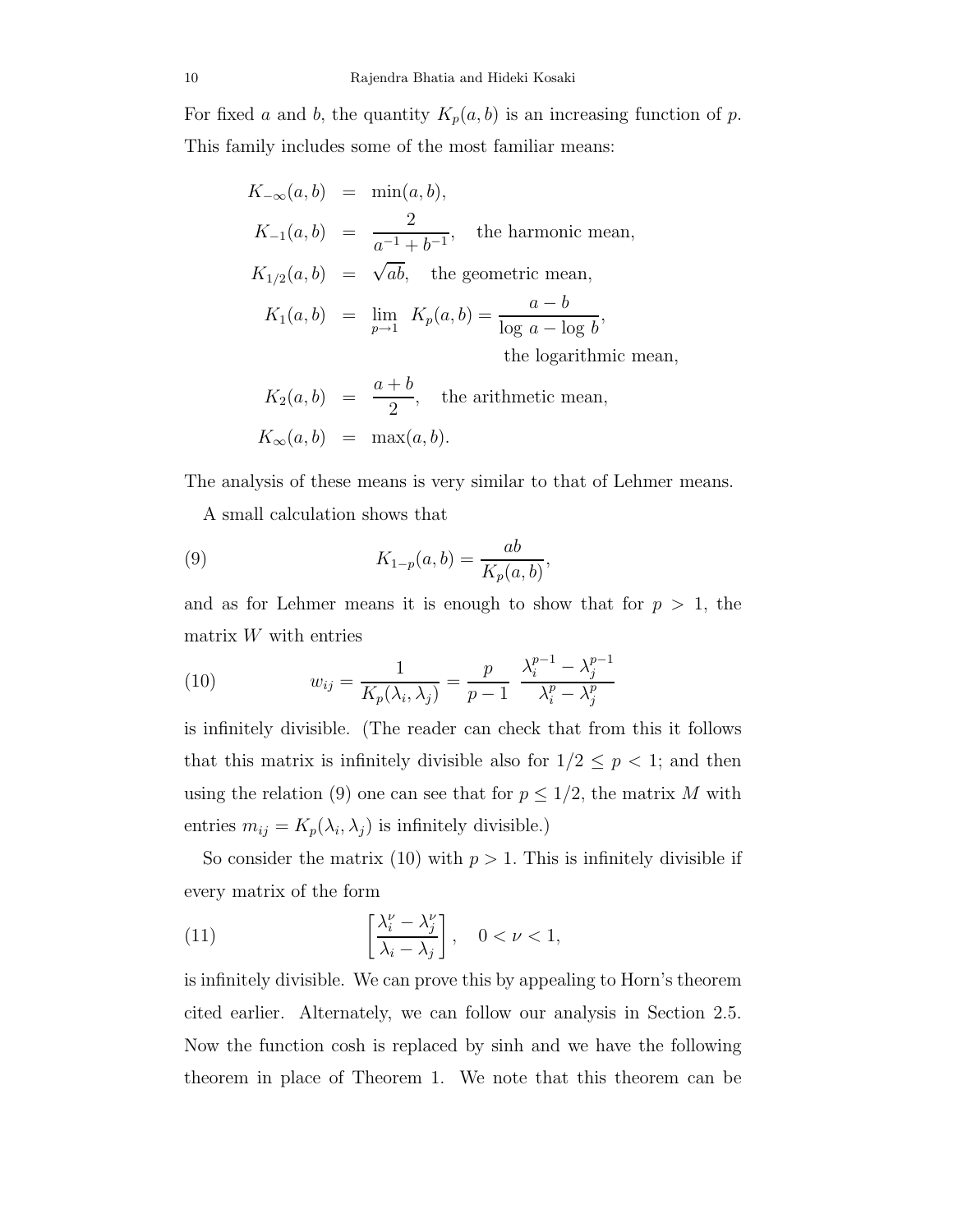deduced from Horn's theorem on schicht maps, but we give a direct proof akin to our proof of Theorem 1.

**Theorem 2.** For  $0 < \nu < 1$  the function

(12) 
$$
g(x) = \frac{\sinh \, \nu x}{\sinh \, x}
$$

is infinitely divisible.

Proof. Use the identity

$$
\sinh(a+b)x = 2\sinh ax \cosh bx - \sinh(a-b)x
$$

to obtain

$$
\frac{\sinh ax}{\sinh(a+b)x} = \frac{1}{2\cosh bx} \frac{1}{1 - \frac{\sinh(a-b)x}{2\sinh ax \cosh bx}}.
$$

Let  $0\leq b\leq a$  and  $0< r < 1.$  We have the expansion

(13) 
$$
\left(\frac{\sinh ax}{\sinh(a+b)x}\right)^r = \frac{1}{2^r \cosh^r bx} \sum_{n=0}^{\infty} \frac{a_n}{2^n} \frac{\sinh^n (a-b)x}{\sinh^n ax \cosh^n bx}.
$$

Compare this with (8). We know that the function  $\sinh(\nu x)/\sinh(x)$ is positive definite for  $0 < \nu < 1$ . See [BP]. Thus the argument used in the proof of Theorem 1 shows that (13) represents a positive definite function. Since we assumed  $0 \leq b \leq a$ , this shows that the function (12) is infinitely divisible for  $1/2 \leq \nu \leq 1$ . But if  $\nu$  is any number in  $(0, 1)$  we can choose a sequence

$$
\nu=\nu_0<\nu_1<\nu_2<\cdots<\nu_m=1
$$

with  $\nu_i/\nu_{i+1} \geq 1/2$ . Then

■

$$
\frac{\sinh\nu x}{\sinh x} = \prod_{i=0}^{m-1} \frac{\sinh\nu_i x}{\sinh\nu_{i+1} x}
$$

is infinitely divisible since each factor in the product has that property.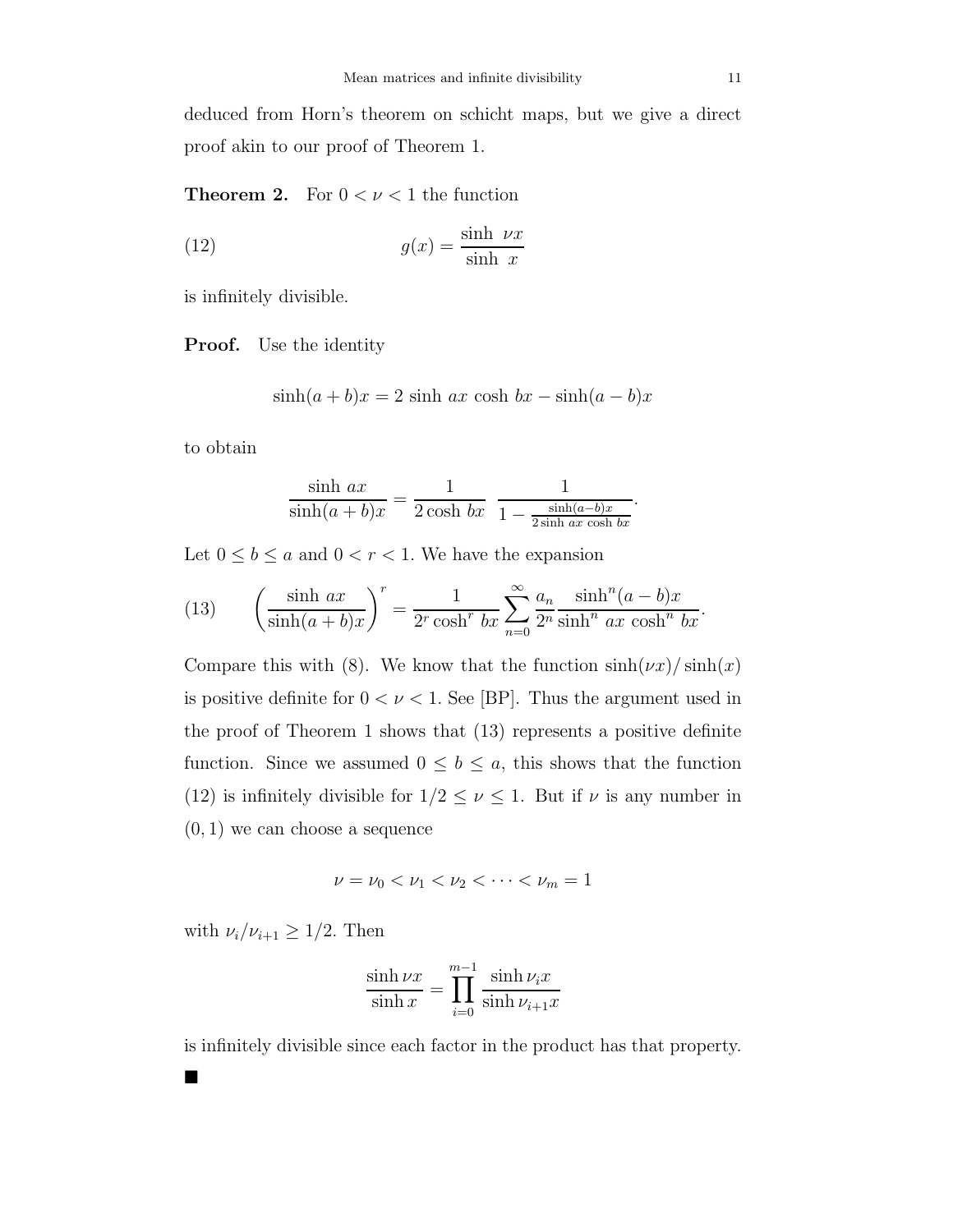Taking the limit  $\nu \downarrow 0$  of the function  $\frac{\sinh \nu x}{\nu \sinh x}$ we get from Theorem 2 another proof of the fact that the function  $\frac{x}{x+1}$  $\sinh x$ is infinitely divisible.

2.6. Stolarsky means. Another favourite family of mean theorists is the class of *Stolarsky means* defined for  $-\infty < \gamma < \infty$  as

$$
S_{\gamma}(a,b) = \left(\frac{a^{\gamma} - b^{\gamma}}{\gamma(a-b)}\right)^{1/(\gamma-1)} = \left(\frac{1}{b-a} \int_{a}^{b} t^{\gamma-1} dt\right)^{1/(\gamma-1)}.
$$

For fixed a and b,  $S_{\gamma}(a, b)$  is an increasing function of  $\gamma$ . Some special values are

$$
S_2(a, b) = \frac{a+b}{2},
$$
 the arithmetic mean,  

$$
S_0(a, b) = \frac{a-b}{\log a - \log b},
$$
 the logarithmic mean,  

$$
S_{-1}(a, b) = \sqrt{ab},
$$
 the geometric mean.

It is understood that

$$
S_1(a, b) = \lim_{\gamma \to 1} S_{\gamma}(a, b) = \frac{1}{e} \left(\frac{a^a}{b^b}\right)^{1/(a-b)}
$$

.

.

This is called the *identric mean* of a and b.

This family too leads to infinitely divisible matrices. Consider first the case  $\gamma > 1$ , and the matrix W with entries

(14) 
$$
w_{ij} = \frac{1}{S_{\gamma}(\lambda_i, \lambda_j)} = \left(\frac{\gamma(\lambda_i - \lambda_j)}{\lambda_j^{\gamma} - \lambda_j^{\gamma}}\right)^{1/(\gamma - 1)}
$$

From the result proved in Section 2.5 the matrix

$$
\left[\frac{\lambda_i - \lambda_j}{\lambda_i^\gamma - \lambda_j^\gamma}\right]
$$

is infinitely divisible, and therefore so is the matrix  $W$  in (14). Next let  $0 < \gamma < 1$  and consider the matrix W whose entries are

$$
w_{ij} = \frac{1}{S_{\gamma}(\lambda_i, \lambda_j)} = \left(\frac{\lambda_i^{\gamma} - \lambda_j^{\gamma}}{\gamma(\lambda_i - \lambda_j)}\right)^{1/(1-\gamma)}.
$$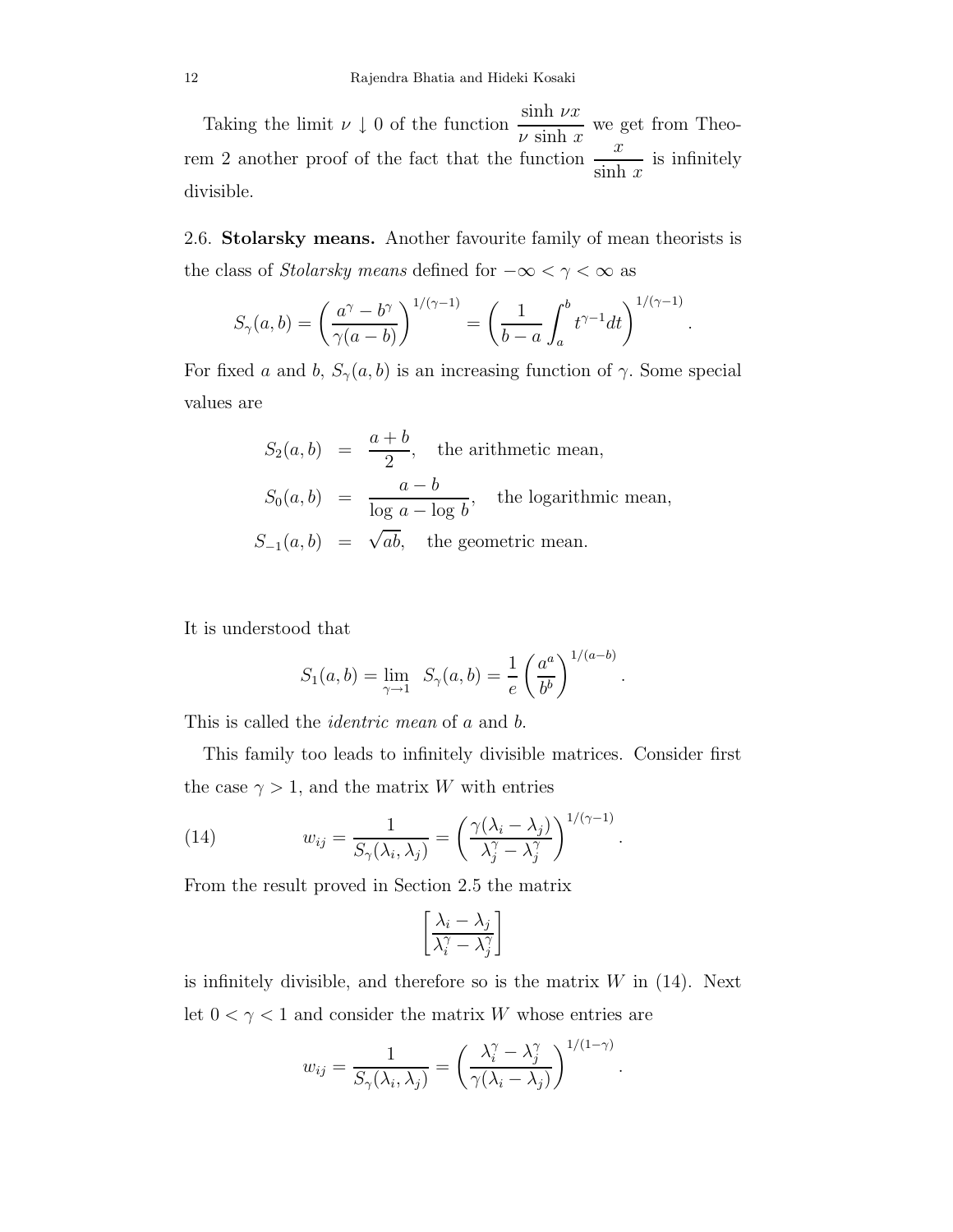Again, by the infinite divisibility of (11) this matrix too has that property. Now consider the case  $-1 < \gamma < 0$ . Then  $\gamma = -\delta$ , where  $0<\delta<1.$  The matrix  $W$  with entries

(15) 
$$
w_{ij} = \frac{1}{S_{\gamma}(\lambda_i, \lambda_j)} = \left(\frac{\lambda_i^{\delta} - \lambda_j^{\delta}}{\delta(\lambda_i - \lambda_j)\lambda_i^{\delta}\lambda_j^{\delta}}\right)^{1/(\delta+1)},
$$

is a positive Hadamard power of a matrix of the form  $X L X$ , where X is a positive diagonal matrix and  $L$  is a Loewner matrix of the form

$$
\left[\frac{\lambda_i^{\delta} - \lambda_j^{\delta}}{\lambda_i - \lambda_j}\right].
$$

This matrix is infinitely divisible, and therefore so is the matrix  $W$  in  $(15).$ 

Finally, let  $\gamma < -1$ . Then  $\gamma = -\delta$  where  $\delta > 1$ . Let M be the matrix with entries

$$
m_{ij} = S_{\gamma}(\lambda_i, \lambda_j) = \left(\frac{\delta \lambda_i^{\delta} \lambda_j^{\delta} (\lambda_i - \lambda_j)}{\lambda_i^{\delta} - \lambda_j^{\delta}}\right)^{1/(\delta + 1)}
$$

.

The arguments in the earlier cases can be applied again to show that this matrix is infinitely divisible.

2.7. **Heron means.** The pattern established by our examples so far is broken by this family of means defined as

$$
F_{\alpha}(a,b) = (1 - \alpha)\sqrt{ab} + \alpha \frac{a+b}{2}, \ \ 0 \le \alpha \le 1.
$$

This is the linear interpolant between the geometric and the arithmetic means, and each member of this family dominates the geometric mean. Let W be the matrix with entries

(16) 
$$
w_{ij} = \frac{1}{F_{\alpha}(\lambda_i, \lambda_j)} = \frac{2}{\alpha(\lambda_i + \lambda_j) + 2(1 - \alpha)\sqrt{\lambda_i\lambda_j}}.
$$

The question of positive definiteness of such matrices has been studied in [B3]. Changing variables, this reduces to the question: for what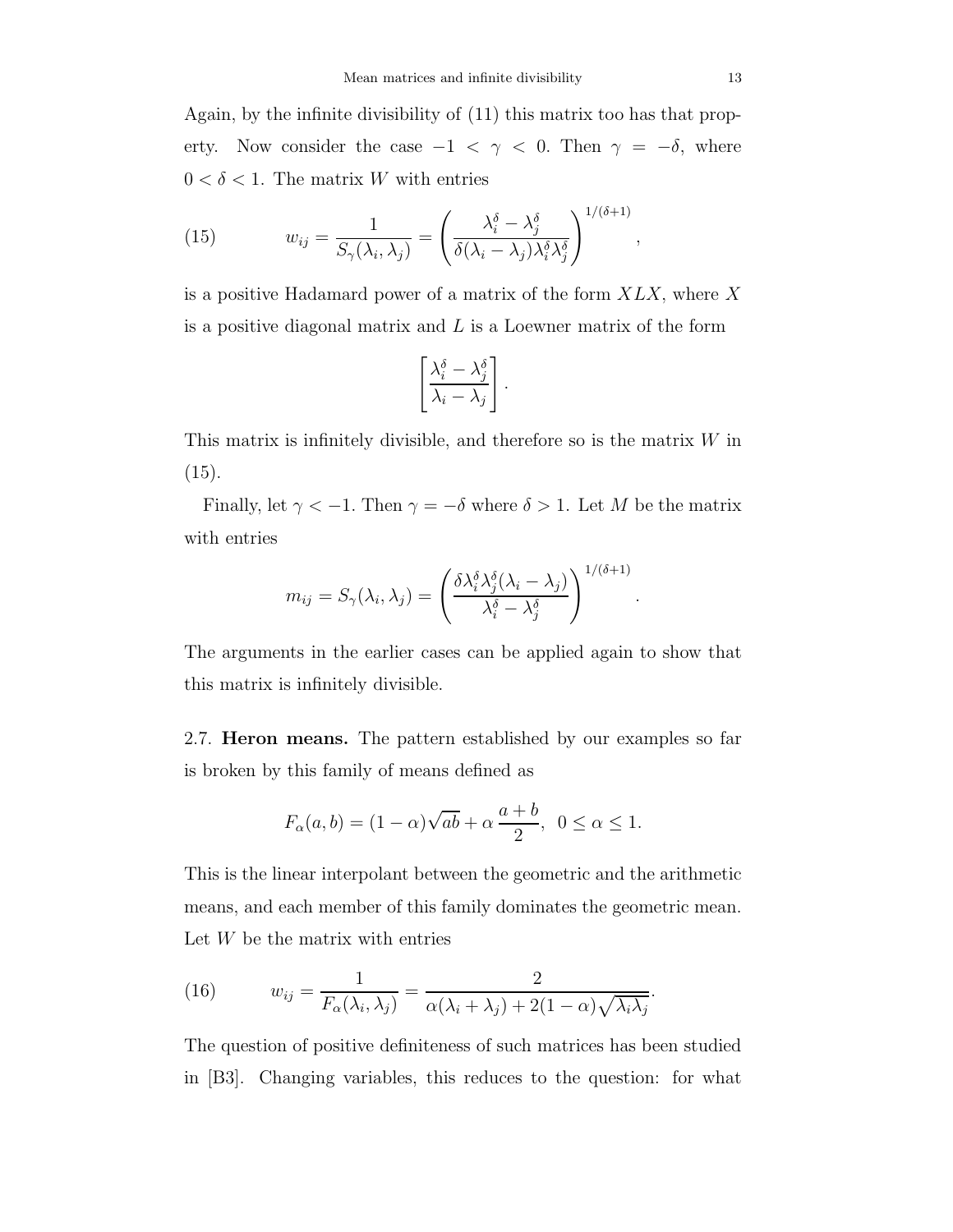values of  $t$  is the matrix  $V$  with entries

(17) 
$$
v_{ij} = \frac{1}{\lambda_i^2 + \lambda_j^2 + t\lambda_i\lambda_j}
$$

infinitely divisible? It has been observed in  $[B2]$  that V is infinitely divisible for  $-2 < t \le 2$ . When  $n = 2$ , the matrix V is known to be positive definite for all  $t > -2$ ; hence it is infinitely divisible as well. In general, however, a matrix of the form  $V$  need not be positive definite for  $t > 2$ . See [BP].

Returning to (16), we can conclude from the discussion above that the matrix W is infinitely divisible for  $1/2 \leq \alpha \leq 1$ . However, when  $0 < 1/2 < \alpha$  not all such matrices are positive definite, even though the mean  $F_{\alpha}$  dominates the geometric mean.

As observed in  $[BP]$ , the positive definiteness of all matrices  $V$  of the form (17) for  $-2 < t \le 2$  is equivalent to the positive definiteness of the function

(18) 
$$
f(x) = \frac{1}{\cosh x + t}, \quad -1 < t \le 1.
$$

The infinite divisibility of the matrices  $V$  shows that this function is, in fact, infinitely divisible. We discuss this again in Section 3.

#### 3. Further results and remarks.

More theorems on positive definiteness and infinite divisibility can be obtained from the examples in Section 2. As in our earlier work, Schur's theorem, congruence, positive definite functions, and hyperbolic functions play an important role.

Theorem 3. The function

(19) 
$$
f(x) = \frac{x \cosh ax}{\sinh x}
$$

is infinitely divisible for  $-1/2 \le a \le 1/2$ .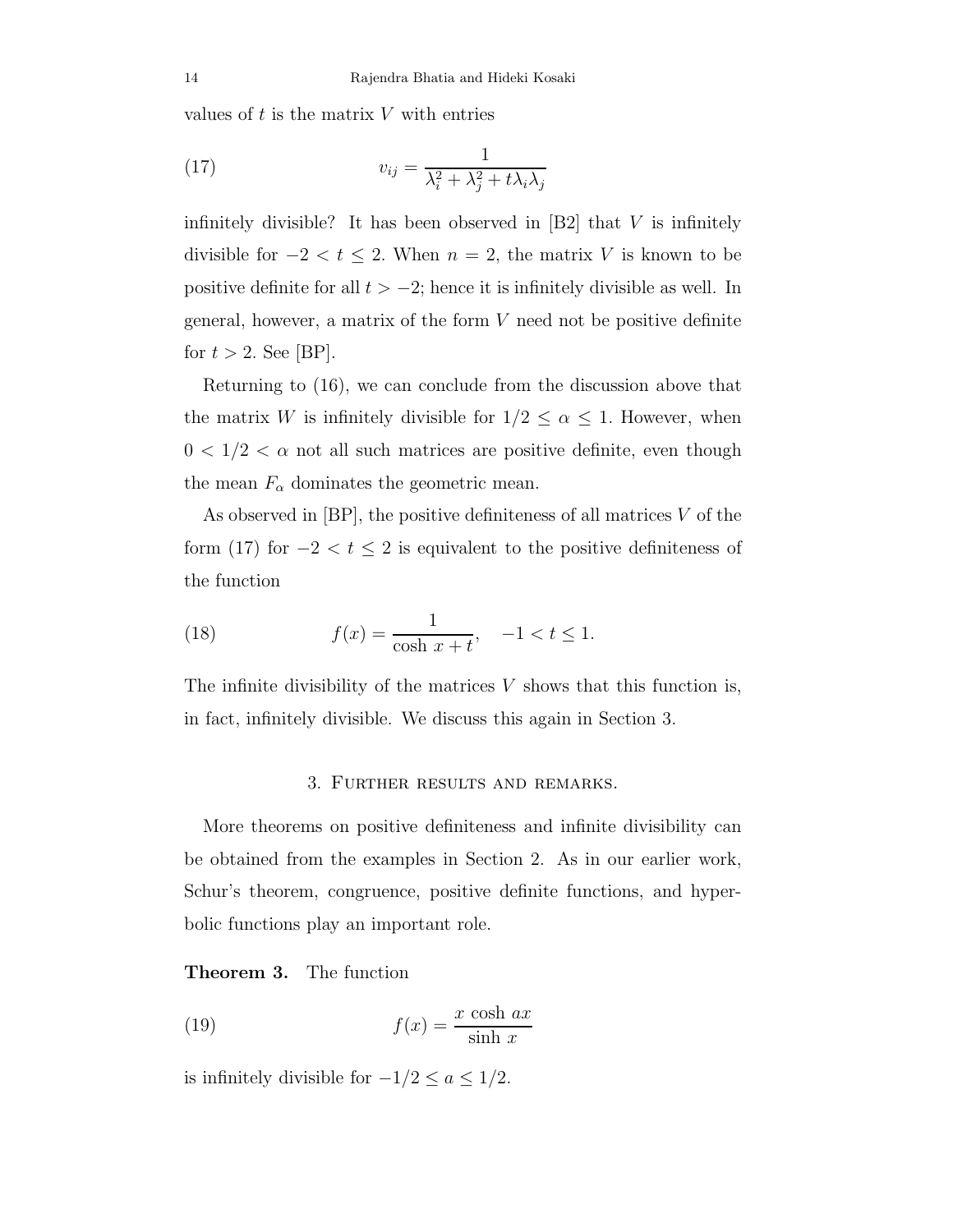**Proof.** Making the substitution  $\lambda_i = e^{x_i}$ , the matrix W in (2) may be written as

$$
w_{ij} = \frac{x_i - x_j}{e^{x_i} - e^{x_j}} = \frac{1}{e^{x_i/2}} \frac{(x_i - x_j)/2}{\sinh(x_i - x_j)/2} \frac{1}{e^{x_j/2}}
$$

So, the infinite divisibility of W implies that the function  $x/\sinh x$  is infinitely divisible. The identity

$$
\frac{x \cosh ax}{\sinh x} = \frac{x/2}{\sinh x/2} \cdot \frac{\cosh ax}{\cosh x/2}
$$

displays  $f(x)$  as the product of two functions, the first of which is infinitely divisible, and by Theorem 1 so is the second, provided  $-1/2 \leq$  $a \leq 1/2$ .

In [BP], [K1], [HK1] and [HK2] the positive definiteness of functions like (19) was used to obtain inequalities for norms of operators. The next corollary of Theorem 3 is a refinement of some of these. Here  $|||\cdot|||$ stands for a unitarily invariant norm (see [B1, Chap.IV] for instance).

**Corollary.** Let A and B be positive definite matrices and let X be any matrix. Then for  $1/4 \leq \nu \leq 3/4$  we have

(20) 
$$
\frac{1}{2}|||A^{\nu}XB^{1-\nu} + A^{1-\nu}XB^{\nu}||| \le ||| \int_0^1 A^tXB^{1-t}dt|||.
$$

**Proof.** As explained in [BP] and [HK1], this inequality is a consequence of the positive definiteness of the matrix  $V$  with entries

$$
v_{ij} = \frac{\lambda_i^{\nu} \lambda_j^{1-\nu} + \lambda_i^{1-\nu} \lambda_j^{\nu}}{2} \frac{\log \lambda_i - \log \lambda_j}{\lambda_i - \lambda_j}
$$

for  $1/4 \leq \nu \leq 3/4$ . Making the substitution  $\lambda_i = e^{x_i}$ , a small calculation shows

$$
v_{ij} = \frac{(\lambda_i - \lambda_j)/2 \cdot \cosh((2\nu - 1)(\lambda_i - \lambda_j)/2)}{\sinh(\lambda_i - \lambda_j)/2}.
$$

The positive definiteness of all such matrices is equivalent to the function (19) being positive definite.  $\blacksquare$ 

.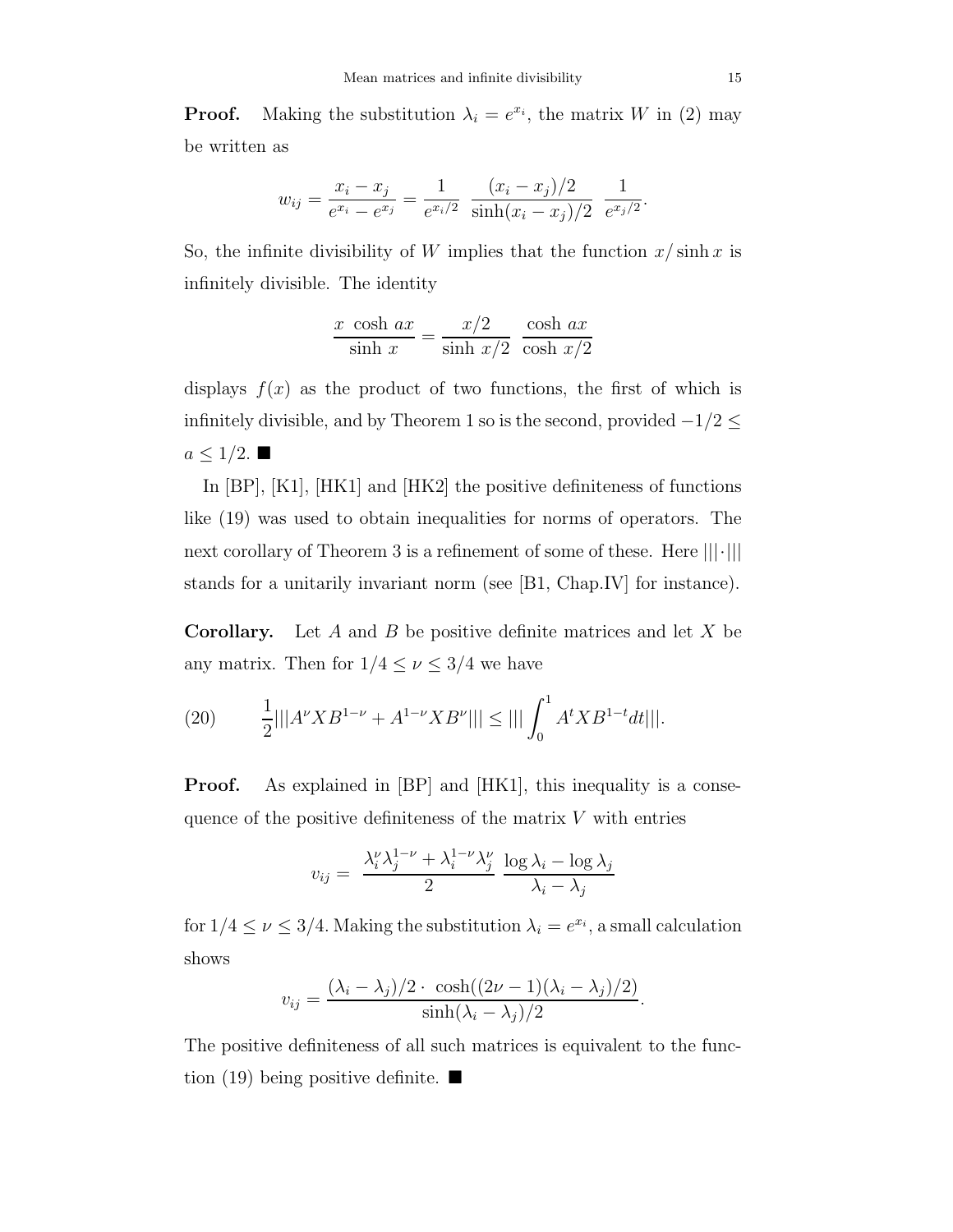To put the inequality (20) in perspective, let us recall the generalised Heinz inequality proved by Bhatia and Davis [BD1]:

$$
|||A^{1/2}XB^{1/2}||| \le \frac{1}{2}|||A^{\nu}XB^{1-\nu} + A^{1-\nu}XB^{\nu}||| \le \frac{1}{2}|||AX+XB|||
$$

for  $0 \leq \nu \leq 1$ ; and the operator arithmetic-logarithmic-geometric mean inequality proved by Hiai and Kosaki [HK1]

$$
|||A^{1/2}XB^{1/2}||| \le ||| \int_0^1 A^tXB^{1-t}dt||| \le \frac{1}{2} |||AX+XB|||.
$$

The inequality (20) is a refinement of these two.

The next two propositions are generalisations of Theorems 1 and 2, respectively.

**Proposition 4.** Let  $\nu_1, \nu_2, \ldots, \nu_n$  be nonnegative real numbers and suppose  $\sum_{i=1}^{n} \nu_i \leq 1$ . Then the function

$$
f(x) = \frac{\prod_{i=1}^{n} \cosh(\nu_i x)}{\cosh x}
$$

is infinitely divisible. In particular, if  $n$  and  $m$  are positive integers with  $n \geq m$ , then the function  $\cosh^{m} x / \cosh(n x)$  is infinitely divisible.

**Proof.** We use induction on n. The case  $n = 1$  is covered by Theorem 1. The equation (8) can be written in another form as

$$
\left(\frac{\cosh \nu_1 x}{\cosh x}\right)^r = \frac{2^{-r}}{\cosh (1-\nu_1)x} \sum_{n=0}^{\infty} \frac{a_n}{2^n} \frac{\cosh^n (1-2\nu_1)x}{\cosh^n (1-\nu_1)x \cosh^n \nu_1 x}.
$$

Multiply both sides of this equation by  $\left(\prod_{i=2}^n \cosh \nu_i x\right)^r$  to get

$$
\left(\frac{\prod_{i=1}^{n}\cosh\,\nu_{i}x}{\cosh x}\right)^{r}
$$
\n
$$
=2^{-r}\left(\frac{\prod_{i=2}^{n}\cosh\nu_{i}x}{\cosh\left(1-\nu_{1}\right)x}\right)^{r}\sum_{n=0}^{\infty}\frac{a_{n}}{2^{n}}\frac{\cosh^{n}\left(1-2\nu_{1}\right)x}{\cosh^{n}\left(1-\nu_{1}\right)x\cosh^{n}\nu_{1}x}.
$$

Since  $\sum_{i=2}^{n} \nu_i \leq 1 - \nu_1$ , the induction hypothesis implies that

$$
\left(\frac{\prod_{i=2}^{n} \cosh \nu_i x}{\cosh (1-\nu_1)x}\right)^r
$$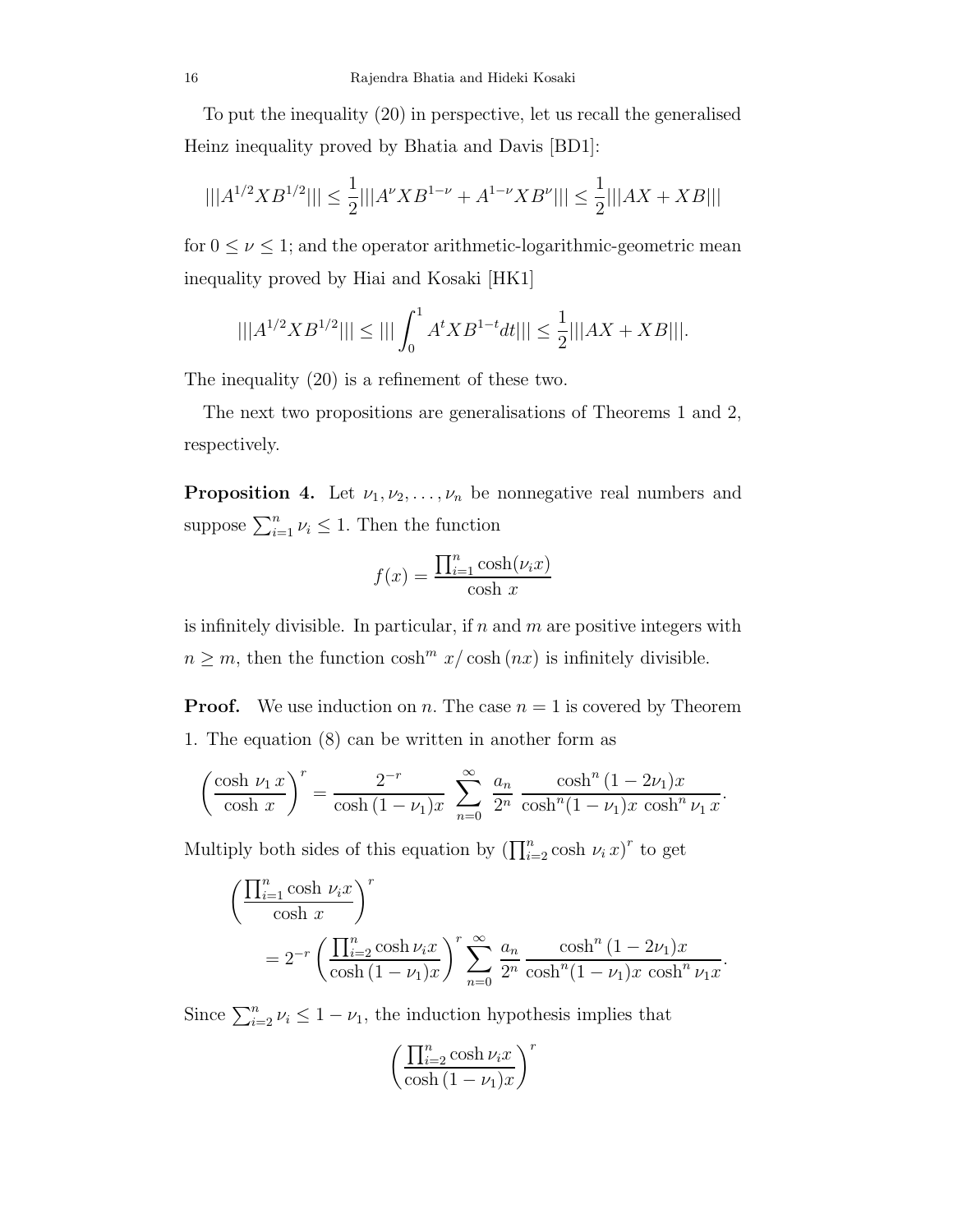is positive definite. The infinite divisibility of  $f$  can now be deduced by repeating the arguments in Theorem 1.

**Proposition 5.** Let  $\nu_0, \nu_1, \ldots, \nu_n$  be nonnegative real numbers. Suppose  $\sum_{i=0}^{n} \nu_i \leq 1$  and  $\sum_{i=1}^{n} \nu_i \leq 1/2$ . Then the function

(21) 
$$
f(x) = \frac{\sinh \nu_0 x \prod_{i=1}^n \cosh \nu_i x}{\sinh x}
$$

is infinitely divisible.

**Proof.** The function f can be expressed as

$$
f(x) = \frac{\sinh \nu_0 x}{\sinh (1 - \sum_{i=1}^n \nu_i) x} \frac{\sinh (1 - \sum_{i=1}^n \nu_i) x \prod_{i=1}^n \cosh \nu_i x}{\sinh x}.
$$

The given conditions imply that  $\nu_0 \leq 1 - \sum_{i=1}^n \nu_i$ . So, by Theorem 2 the first factor in the product above is infinitely divisible. So to prove the infinite divisibility of the function (21) we may, and do, assume that  $\nu_0 = 1 - \sum_{i=1}^n \nu_i$ . Then, we have  $\nu_0 \geq 1/2$  by the given conditions. As in the proof of Theorem 2, we have instead of (13) the equality

$$
\left(\frac{\sinh \nu_0 x}{\sinh x}\right)^r = \frac{2^{-r}}{\cosh^r (1-\nu_0)x} \sum_{n=0}^{\infty} \frac{a_n}{2^n} \frac{\sinh^n (2\nu_0-1)x}{\sinh^n \nu_0 x \cosh^n (1-\nu_0)x}.
$$

Hence

■

$$
\left(\frac{\sinh \nu_0 x \prod_{i=1}^n \cosh \nu_i x}{\sinh x}\right)^r
$$
  
=  $2^{-r} \left(\frac{\prod_{i=1}^n \cosh \nu_i x}{\cosh (1 - \nu_0)x}\right)^r \sum_{n=0}^{\infty} \frac{a_n}{2^n} \frac{\sinh^n (2\nu_0 - 1)x}{\sinh^n \nu_0 x \cosh^n (1 - \nu_0)x}.$ 

The factor outside the summation is positive definite by Proposition 4. The function represented by the infinite sum above is positive definite by the argument used for the sum in  $(13)$ . Hence f is infinitely divisible.

Remark. The requirements in Proposition 5 are optimal: it is known that if  $a, b \ge 0$  and  $a + b \le 1$ , then the function

$$
\frac{\sinh ax \cosh bx}{\sinh x}
$$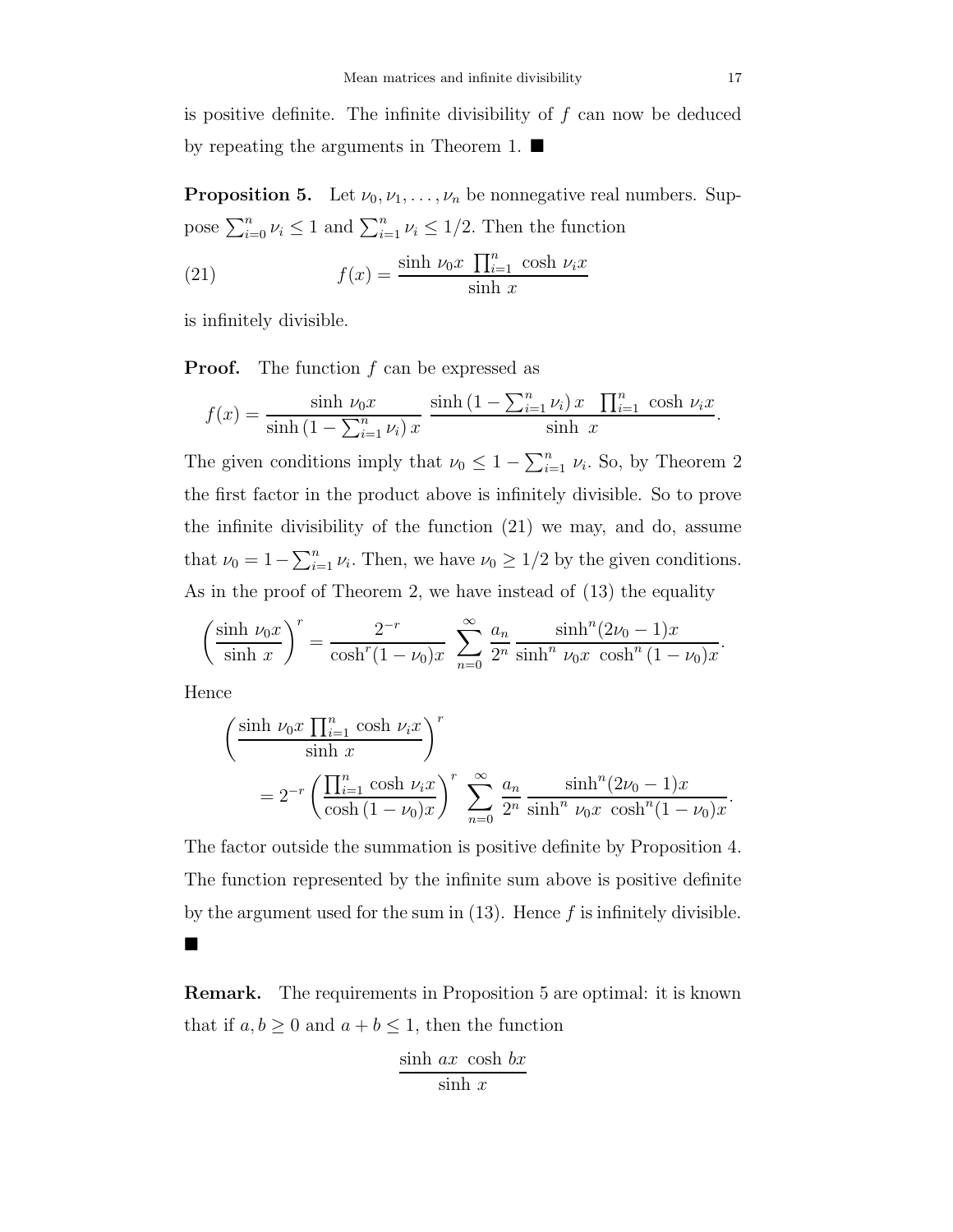is positive definite if and only if  $b \leq 1/2.$  See [K2].

We observed in Section 2 that the function (18) is infinitely divisible. This may be concluded also by a calculation of Fourier transforms that may have independent interest.

Proposition 6. The Fourier transform of the function

$$
f(x) = \frac{1}{(\cosh x + t)^r}, \quad -1 < t < 1, \quad 0 < r < 1
$$

is given by the formula

(22) 
$$
\hat{f}(\xi) = \frac{2 \sin \pi r}{\sinh \pi \xi} \left[ \int_0^{\arccos t} \frac{\sinh(\alpha \xi) d\alpha}{(\cos \alpha - t)^r} + \int_0^\infty \frac{\sin(\alpha \xi) d\alpha}{(\cosh \alpha - t)^r} \right].
$$

Proof. We use the well-known integral

$$
x^{r} = \frac{\sin \pi r}{\pi} \int_{0}^{\infty} \frac{x}{x + \lambda} \frac{d\lambda}{\lambda^{1-r}}, \quad x \ge 0
$$

to write  $f$  as

$$
(23) \quad f(x) = \frac{\sin \pi r}{\pi} \int_0^\infty \frac{(\cosh x + t)^{-1}}{(\cosh x + t)^{-1} + \lambda} \frac{d\lambda}{\lambda^{1-r}}
$$

$$
= \frac{\sin \pi r}{\pi} \int_0^\infty \frac{1}{\lambda(\cosh x + t) + 1} \frac{d\lambda}{\lambda^{1-r}}
$$

$$
= \frac{\sin \pi r}{\pi} \int_0^\infty \frac{1}{\cosh x + t + \frac{1}{\lambda}} \frac{d\lambda}{\lambda^{2-r}}
$$

$$
= \frac{\sin \pi r}{\pi} \Big[ \int_0^{\frac{1}{1-t}} \frac{1}{\cosh x + t + \frac{1}{\lambda}} \frac{d\lambda}{\lambda^{2-r}}
$$

$$
+ \int_{\frac{1}{1-t}}^\infty \frac{1}{\cosh x + t + \frac{1}{\lambda}} \frac{d\lambda}{\lambda^{2-r}}
$$

The quantity  $t+1/\lambda$  appearing in the denominators decreases from  $\infty$ to 1 as  $\lambda$  varies from 0 to  $1/(1-t)$ , and it decreases from 1 to t as  $\lambda$ varies from  $1/(1-t)$  to  $\infty$ . Change variables by putting

i .

$$
u = t + \frac{1}{\lambda}
$$
 (and hence  $du = -\frac{d\lambda}{\lambda^2}$ ,  $\lambda = (u - t)^{-1}$ ).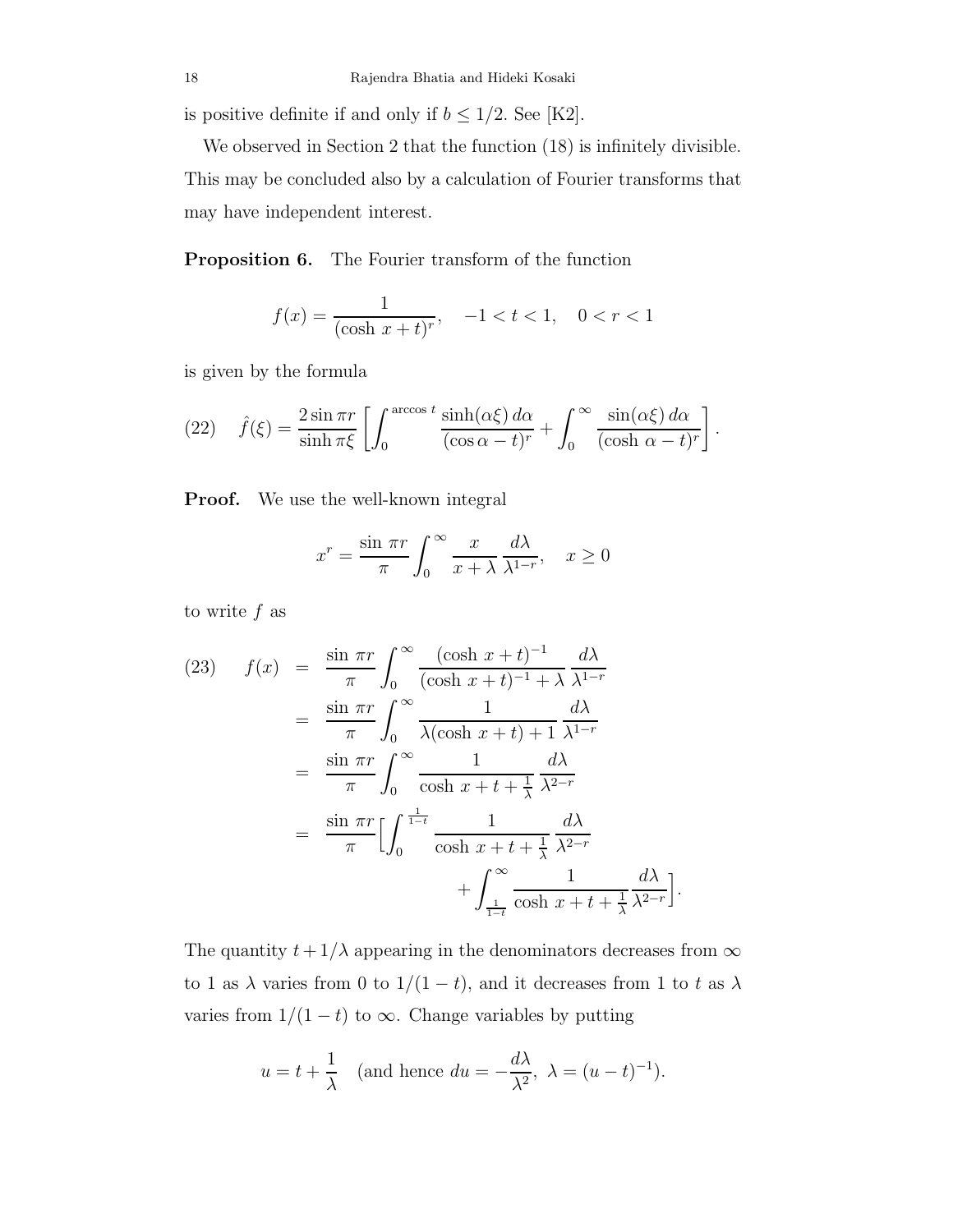Then we obtain from (23)

(24) 
$$
f(x) = \frac{\sin \pi r}{\pi} \Biggl[ \int_1^{\infty} \frac{1}{\cosh x + u} \frac{du}{(u - t)^r} + \int_t^1 \frac{1}{\cosh x + u} \frac{du}{(u - t)^r} \Biggr].
$$

Using Fubini's theorem we get from (24)

$$
\hat{f}(\xi) = \frac{\sin \pi r}{\pi} \left[ I_1 + I_2 \right],
$$

where

(25) 
$$
I_1 = \int_1^\infty \hat{g}(\xi) \frac{du}{(u-t)^r}, \quad I_2 = \int_t^1 \hat{g}(\xi) \frac{du}{(u-t)^r}.
$$

The Fourier transform of  $g$  is known; see e.g. [BD2] Section 3. When  $u > 1$  we have

$$
\hat{g}(\xi) = \frac{2\pi}{\sqrt{u^2 - 1}} \frac{\sin(\xi \arccosh u)}{\sinh \pi \xi}
$$

.

Put this into (25) and then change the variable u to cosh  $\alpha$ . This gives

$$
I_1 = \frac{2\pi}{\sinh \pi \xi} \int_0^\infty \frac{\sin \alpha \xi}{(\cosh \alpha - t)^r} d\alpha.
$$

When  $-1 < u < 1$  we have

$$
\hat{g}(\xi) = \frac{2\pi}{\sqrt{1 - u^2}} \frac{\sinh(\xi \arccos u)}{\sinh \pi \xi}.
$$

Put this expression into (25) and then change the variable u to  $\cos \alpha$ . This gives

$$
I_2 = \frac{2\pi}{\sinh \pi \xi} \int_0^{\arccos t} \frac{\sinh \alpha \xi}{(\cos \alpha - t)^r} d\alpha.
$$

Putting everything together we get the formula  $(22)$ .

We claim that  $\hat{f}(\xi) \geq 0$  for all  $\xi$ . Being the Fourier transform of the even function  $f(x)$ ,  $\hat{f}$  is even. Hence it suffices to show that  $\hat{f}(\xi) \ge 0$ for all  $\xi > 0$ . Consider, one by one, the quantities occurring on the right hand side of (22). The factor outside the brackets is clearly positive. So is the first of the two integrals. For fixed  $\xi$  and  $t$ , the function (cosh  $\alpha - t$ )<sup>-r</sup> decreases monotonically as  $\alpha$  increases while sin  $\alpha \xi$  is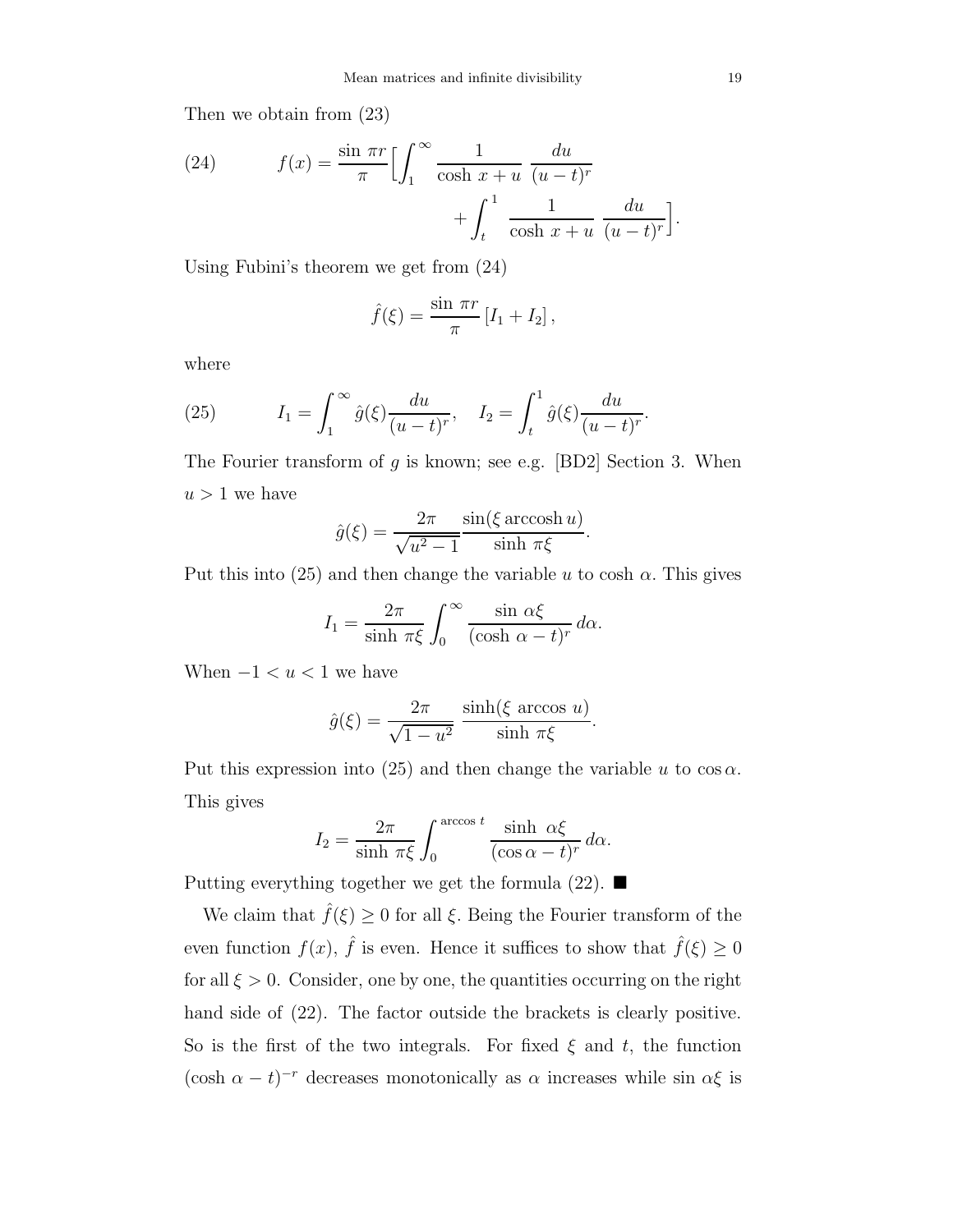oscillatory. Hence the second integral in (22) is also positive. Thus  $\widehat{f}(\xi) \geq 0.$ 

It follows from Bochner's theorem that the function  $f$  of Proposition 6 is positive definite. Hence the function (18) is infinitely divisible.

We end this section with a few remarks and questions.

In the earlier works [BP], [HK3], several ratios of means have been studied and many matrices arising from these have been proved to be positive definite. It seems most of them are also infinitely divisible. Several more examples using computations with Fourier transforms will appear in the paper by Kosaki [K2]. In a recent paper Drissi [D] has shown that the function in (19) is positive definite if and only if  $-1/2 \le a \le 1/2$ . His argument too is based on a calculation of Fourier transforms.

Two general questions are suggested by our work. Let  $\mathcal{L}_{\pm}$  be the classes of all differentiable functions from  $[0, \infty)$  into itself for which all matrices of the form

$$
\left[\frac{f(\lambda_i) \pm f(\lambda_j)}{\lambda_i \pm \lambda_j}\right]
$$

are positive definite. Let  $\mathcal{M}_{\pm}$  be the classes consisting of those f for which all these matrices are infinitely divisible.

The class  $\mathcal{L}_-$  is the Loewner class and consists of all operator monotone functions. Horn's theorem says that  $\mathcal{M}_-$  consists of those functions in  $\mathcal{L}_-$  whose analytic continuations map the upper half-plane into itself univalently. It is known that  $\mathcal{L}_-\subset \mathcal{L}_+$ . (See [K] or [BP].)

# Question 1. Is  $M_-\subset M_+$ ?

Question 2. Are there any good characterisations of the classes  $\mathcal{L}_+$  and  $\mathcal{M}_+$ ? (The theroems of Loewner and Horn give interesting descriptions of  $\mathcal{L}_-$  and  $\mathcal{M}_-$ , respectively.)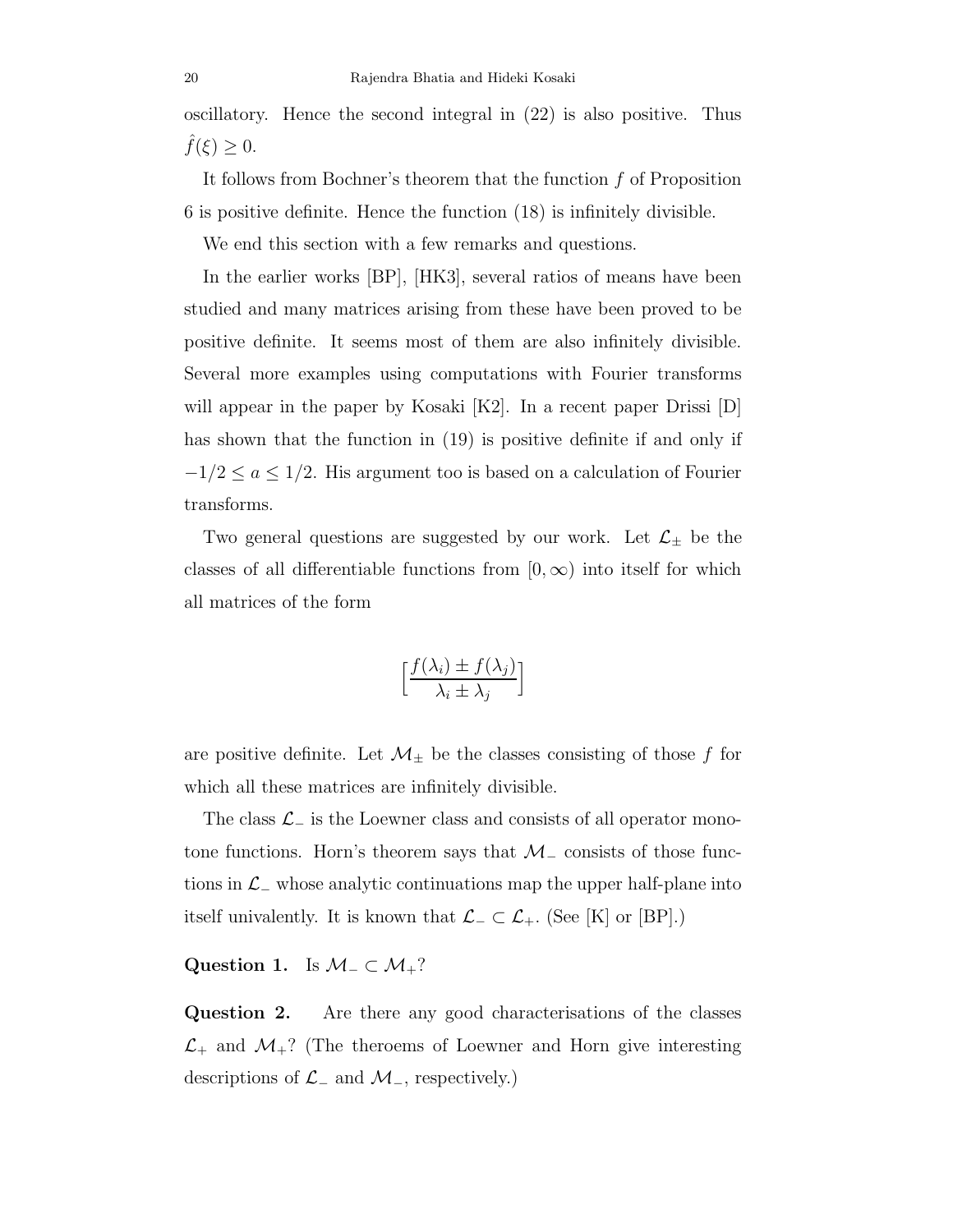#### 4. Appendix

We have the well-known formula

(26) 
$$
\int_{-\infty}^{\infty} \frac{e^{ix\xi} dx}{\cosh^r x} = \frac{2^{r-1} |\Gamma((r+i\xi)/2)|^2}{\Gamma(r)}.
$$

See e.g. [O, p.33] and [HK3, p.138]. On the other hand, putting  $t = 0$ in (22) we see that this is also equal to

(27) 
$$
\frac{2 \sin \pi r}{\sinh \pi \xi} \left[ \int_0^{\pi/2} \frac{\sinh \alpha \xi}{\cos^r \alpha} d\alpha + \int_0^\infty \frac{\sin \alpha \xi}{\cosh^r \alpha} d\alpha \right].
$$

In this appendix we clarify the relation between these two expressions.

We set

$$
D = \begin{cases} \{z \in \mathbf{C}; \text{Re } z > 0 \text{ and } |\text{Im } z| < \text{arccos } t\} & \text{if } t \in [0, 1), \\ \{z \in \mathbf{C}; \text{Re } z > 0 \text{ and } -\pi/2 < \text{Im } z < \text{arccos } t\} & \text{if } t \in (-1, 0). \end{cases}
$$

Then,  $(\cosh z - t)^r$  (= exp(r log(cosh  $z - t$ )) makes sense as a (singlevalued) holomorphic function on  $D$ : We note

$$
\cosh z - t = \cosh a \cos b - t + i \sinh a \sin b \quad \text{(for } z = a + ib \in D\text{)}.
$$

(i) Case  $t \geq 0$ : Since  $\cos b > t \geq 0$ , we have

$$
Re(\cosh z - t) = \cosh a \cos b - t \ge \cos b - t > 0.
$$

(ii) Case  $t < 0$ : For  $b \in (-\pi/2, \pi/2)$  we have  $\cos b > 0$  and hence Re (cos  $z - t$ ) > 0 as above. On the other hand, for  $b \in [\pi/2, \arccos t)$ we have

$$
\text{Im}(\cosh z - t) = \sinh a \sin b > 0.
$$

In either case the range of cosh  $z - s$  stays in  $C \setminus (-\infty, 0]$  so that log (cosh  $z - t$ ) indeed makes sense on D in the standard way.

Note cosh (*i* arccos  $t$ ) −  $t = 0$  but *i* arccos  $t \notin D$ , and cosh  $z - t$ does not have a zero in D. Therefore, (for a fixed real number  $\xi$ ) the function

$$
f(z) = \frac{\sin z\xi}{(\cosh z - t)^r}
$$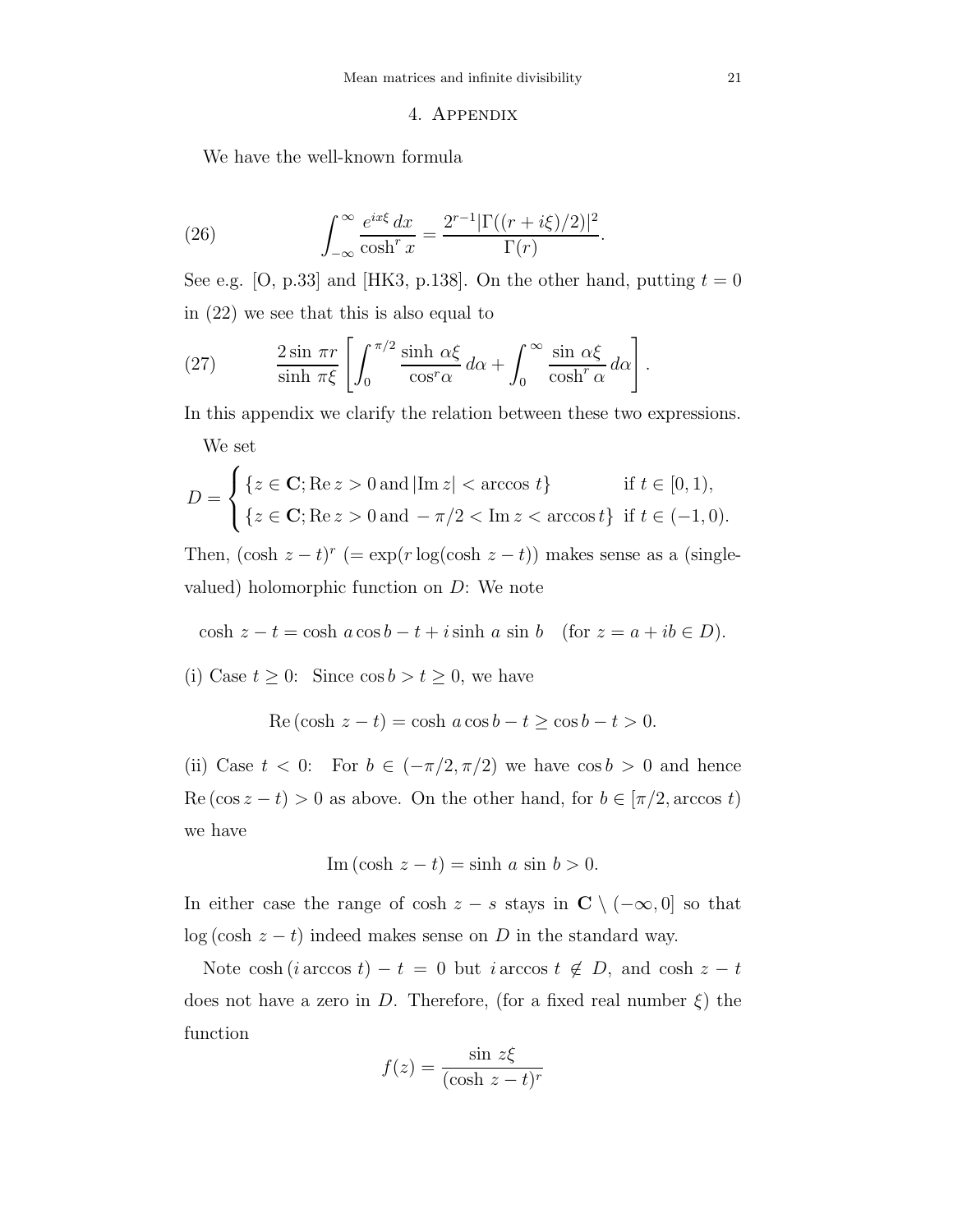is holomorphic on D. We note that

(28) 
$$
|\cosh(a+ib) - t|^2 = (\cosh a \cos b - t)^2 + (\sinh a \sin b)^2
$$

$$
= \sinh^2 a + \cos^2 b - 2t \cosh a \cos b + t^2.
$$

**Lemma A.1.** For each  $t \in (-1, 1)$  and  $r \in (0, 1)$  we have

$$
\int_0^{\arccos t} \frac{\sinh \alpha \xi}{(\cos \alpha - t)^r} d\alpha + \int_0^\infty \frac{\sin \alpha \xi}{(\cosh \alpha - t)^r} d\alpha
$$

$$
= \int_0^\infty \frac{\cosh(\xi \arccos t) \sin(\xi s) + i \sinh(\xi \arccos t) \cos(\xi s)}{(t(\cosh s - 1) + i\sqrt{1 - t^2} \sinh s)} ds.
$$

**Proof.** We fix an  $\varepsilon > 0$  sufficiently small and a large  $N > 0$ . Let  $R\ (\subseteq D)$  be the rectangular region with vertices  $\varepsilon, N, N + i(\arccos\ t-\varepsilon)$ and  $\varepsilon+i(\arccos\,t-\varepsilon)$  so that  $\partial R$  is the contour (oriented counterclockwise) consisting of the four oriented edges

$$
C_1 : \varepsilon \to N,
$$
  
\n
$$
C_2 : N \to N + i(\arccos t - \varepsilon),
$$
  
\n
$$
C_3 : N + i(\arccos t - \varepsilon) \to \varepsilon + i(\arccos t - \varepsilon),
$$
  
\n
$$
C_4 : \varepsilon + i(\arccos t - \varepsilon) \to \varepsilon.
$$

Cauchy's theorem says

(29) 
$$
\sum_{i=1}^{4} \int_{C_i} f(z) dz = \int_{\partial R} f(z) dz = 0,
$$

and we will let  $\varepsilon\to 0$  here.

From the definition we directly compute

$$
\int_{C_3} f(z)dz =
$$
\n
$$
-\int_{\varepsilon}^{N} \frac{\cosh((\arccos t - \varepsilon)\xi)\sin(\xi s) + i\sinh((\arccos t - \varepsilon)\xi)\cos(\xi s)}{(\cosh s \cos(\arccos t - \varepsilon) - t + i\sinh s \sin(\arccos t - \varepsilon))^{r}} ds.
$$

We use the dominated convergence theorem to see its behavior as  $\varepsilon \rightarrow$ 0. The numerator of the integrand obviously stays bounded, and we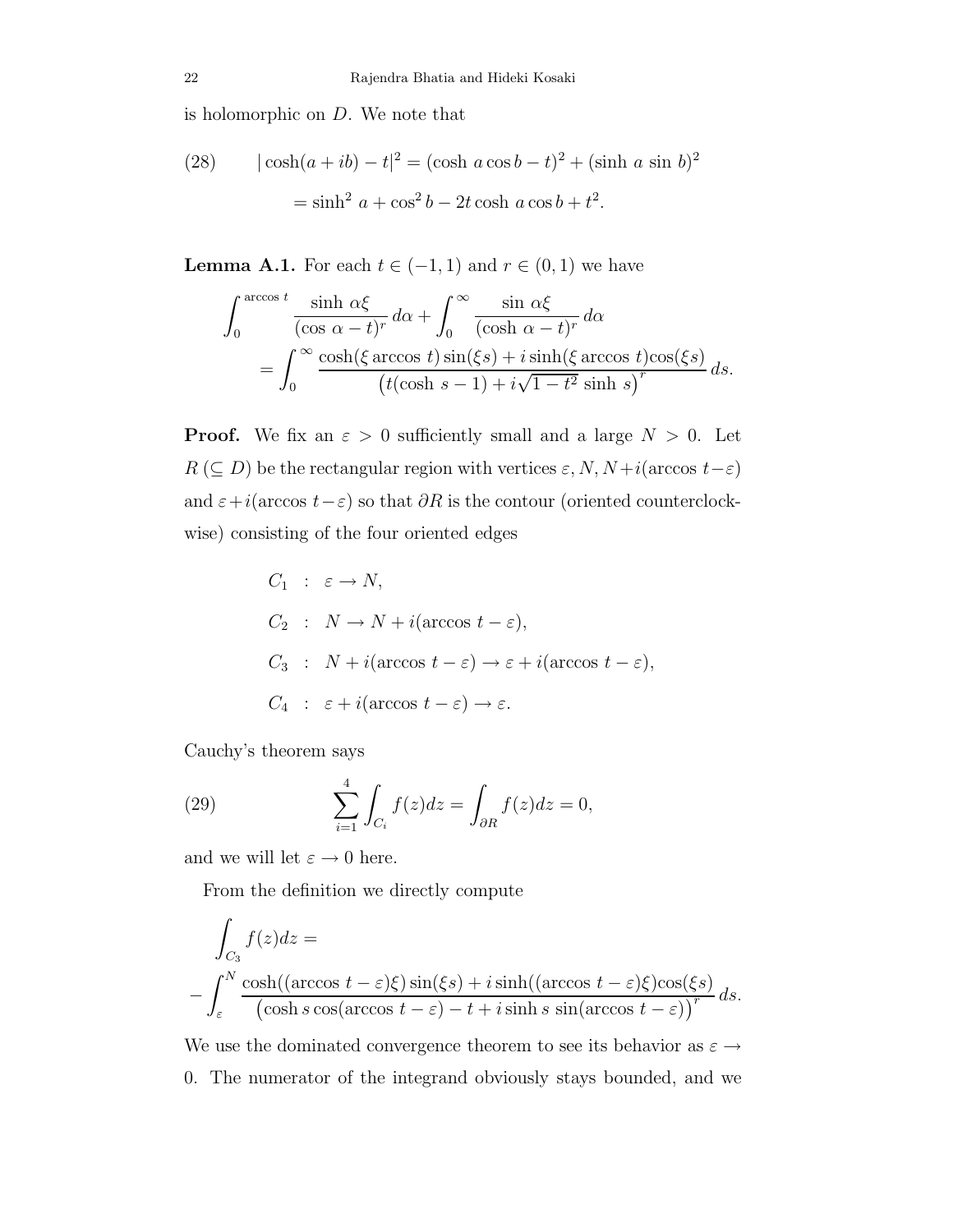need to estimate the (reciprocal of) denominator. We have

$$
|\cosh s \cos(\arccos t - \varepsilon) - t + i \sinh s \sin(\arccos t - \varepsilon)|^2
$$
  
= sinh<sup>2</sup> s + (cos<sup>2</sup>(arccos t - \varepsilon) - 2t cos(arccos t - \varepsilon) cosh s + t<sup>2</sup>)  
\ge (1 - t<sup>2</sup>) sinh<sup>2</sup> s.

Here, the first equality is a consequence of (28), and for the second inequality we note that the difference of the two sides is

$$
(\cos^2(\arccos t - \varepsilon) - 2t \cos(\arccos t - \varepsilon) \cosh s + t^2) + t^2 \sinh^2 s
$$
  
=  $\cos^2(\arccos t - \varepsilon) - 2t \cosh s \cos(\arccos t - \varepsilon) + t^2 \cosh^2 s$   
=  $(\cos(\arccos t - \varepsilon) - t \cosh s)^2 \ge 0.$ 

Consequently, the modulus of the above integrand is majorized by a constant multiple of  $\sinh^{-r}s$ , which is integrable over the interval  $[0, N]$ . The dominated convergence theorem thus guarantees

(30) 
$$
\lim_{\varepsilon \to 0} \int_{C_3} f(z) dz
$$
  
= 
$$
- \int_0^N \frac{\cosh(\xi \arccos t) \sin(\xi s) + i \sinh(\xi \arccos t) \cos(\xi s)}{(t(\cosh s - 1) + i\sqrt{1 - t^2} \sinh s)^r} ds.
$$

Secondly, from the definition we have

$$
\int_{C_4} f(z)dz = -i \int_0^{\arccos t - \varepsilon} \frac{\sin(\varepsilon \xi) \cosh(\xi s) + i \cos(\varepsilon \xi) \sinh(\xi s)}{(\cosh \varepsilon \cos s - t + i \sinh \varepsilon \sin s)^r} ds.
$$

In this case we estimate

$$
|\cosh \varepsilon \cos s - t + i \sinh \varepsilon \sin s|^2
$$
  
=  $\sinh^2 \varepsilon + \cos^2 s - 2t \cosh \varepsilon \cos s + t^2 \ge (\cos s - t)^2$ ,

or equivalently,

$$
\sinh^2 \varepsilon - 2t \cos s \left(\cosh \varepsilon - 1\right) = \cosh^2 \varepsilon - 2t \cos s \cosh \varepsilon + 2t \cos s - 1 \ge 0.
$$

Indeed, the quadratic polynomial  $g(X) = X^2 - 2(t \cos s)X + 2t \cos s - 1$ takes a minimum value at  $X = t \cos s$  (< 1 for  $s \in [0, \arccos t]$ ) and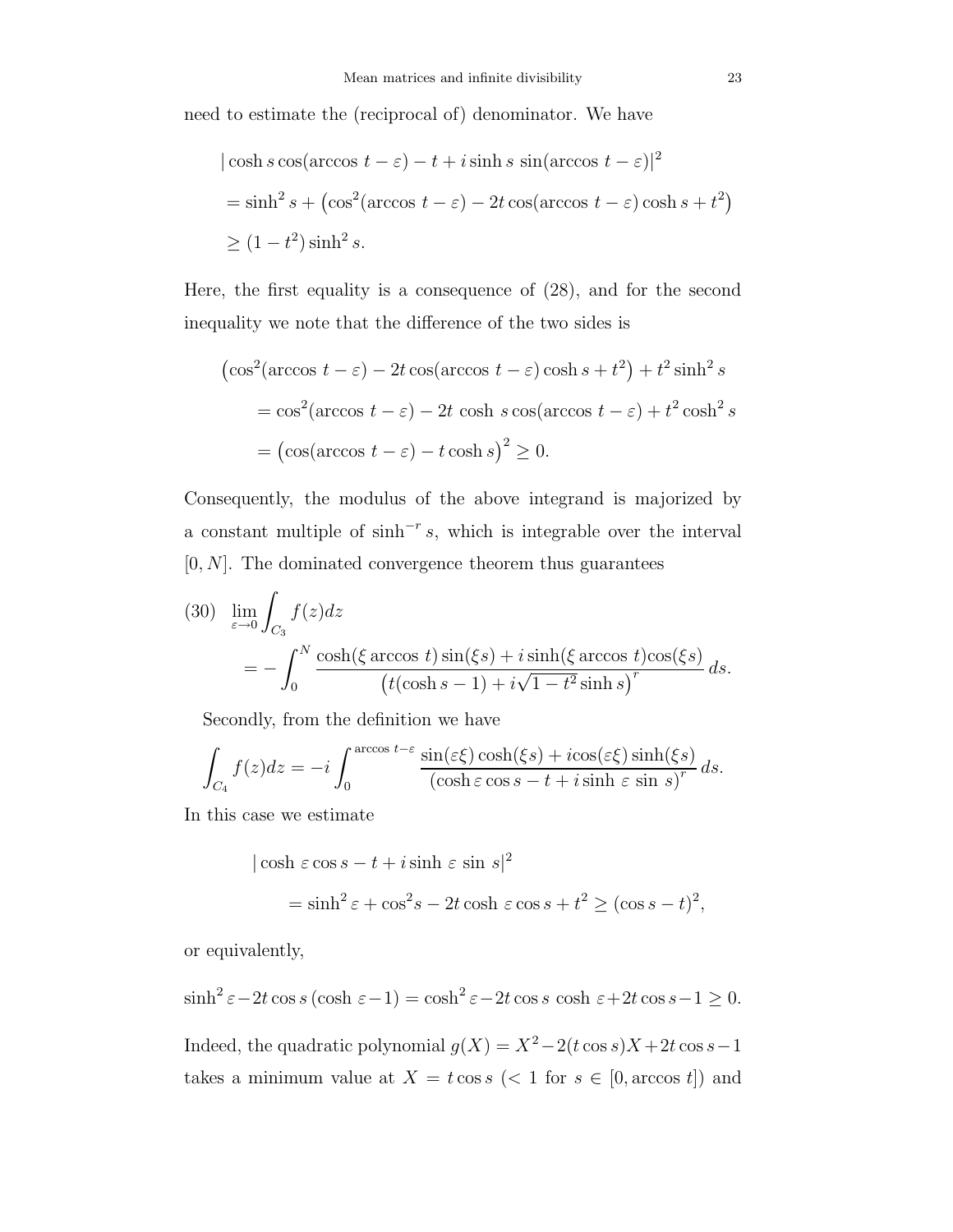$g(X) \ge g(1) = 0$  for  $X = \cosh \varepsilon \ge 1$ . Thus, the integrand is majorized by a constant multiple of  $(\cos s - t)^{-r}$ . The integrability of this majorant over the interval  $[0, \arccos t]$  (together with the dominated convergence theorem again) yields

(31) 
$$
\lim_{\varepsilon \to 0} \int_{C_4} f(z) dz = \int_0^{\arccos t} \frac{\sinh s\xi}{(\cos s - t)^r} ds.
$$

We obviously have

(32) 
$$
\lim_{\varepsilon \to 0} \int_{C_1} f(z) dz = \int_0^N \frac{\sin s \xi}{(\cosh s - t)^r} ds,
$$

and the sum of  $(30),(31),(32)$  and  $\lim_{\varepsilon\to 0} \int_{C_2} f(z)dz$  is zero (due to (29)). Then, by letting  $N \to \infty$ , we get the result since  $\lim_{N \to \infty}$  of the last quantity disappears thanks to the obvious estimate  $\left| \int_{C_2} f(z) dz \right| =$  $O(e^{-rN})$  (based on (28)). ■

When  $t = 0$ , Lemma A.1 says

(33) 
$$
\int_0^{\pi/2} \frac{\sinh \alpha \xi}{\cos^n \alpha} d\alpha + \int_0^{\infty} \frac{\sin \alpha \xi}{\cosh^n \alpha} d\alpha
$$
  
= 
$$
\int_0^{\infty} \frac{\cosh(\pi \xi/2) \sin(\xi s) + i \sinh(\pi \xi/2) \cos(\xi s)}{(i \sinh s)^r} ds
$$
  
= 
$$
e^{-i\pi r/2} \Big[ \cosh(\pi \xi/2) \int_0^{\infty} \frac{\sin \xi s}{\sinh s} ds + i \sinh(\pi \xi/2) \int_0^{\infty} \frac{\cos \xi s}{\sinh s} ds \Big]
$$

thanks to  $(i \sinh s)^r = (e^{i\pi/2} \sinh s)^r = e^{i\pi r/2} \sinh^r s$ .

## Lemma A.2.

$$
\int_0^\infty \frac{\sin \xi s}{\sinh^r s} ds = \frac{2^{r-1} |\Gamma((r+i\xi)/2)|^2 \Gamma(1-r)}{\pi} \cdot \cos(\pi r/2) \sinh(\pi \xi/2),
$$
  

$$
\int_0^\infty \frac{\cos \xi s}{\sinh^r s} ds = \frac{2^{r-1} |\Gamma((r+i\xi)/2)|^2 \Gamma(1-r)}{\pi} \cdot \sin(\pi r/2) \cosh(\pi \xi/2).
$$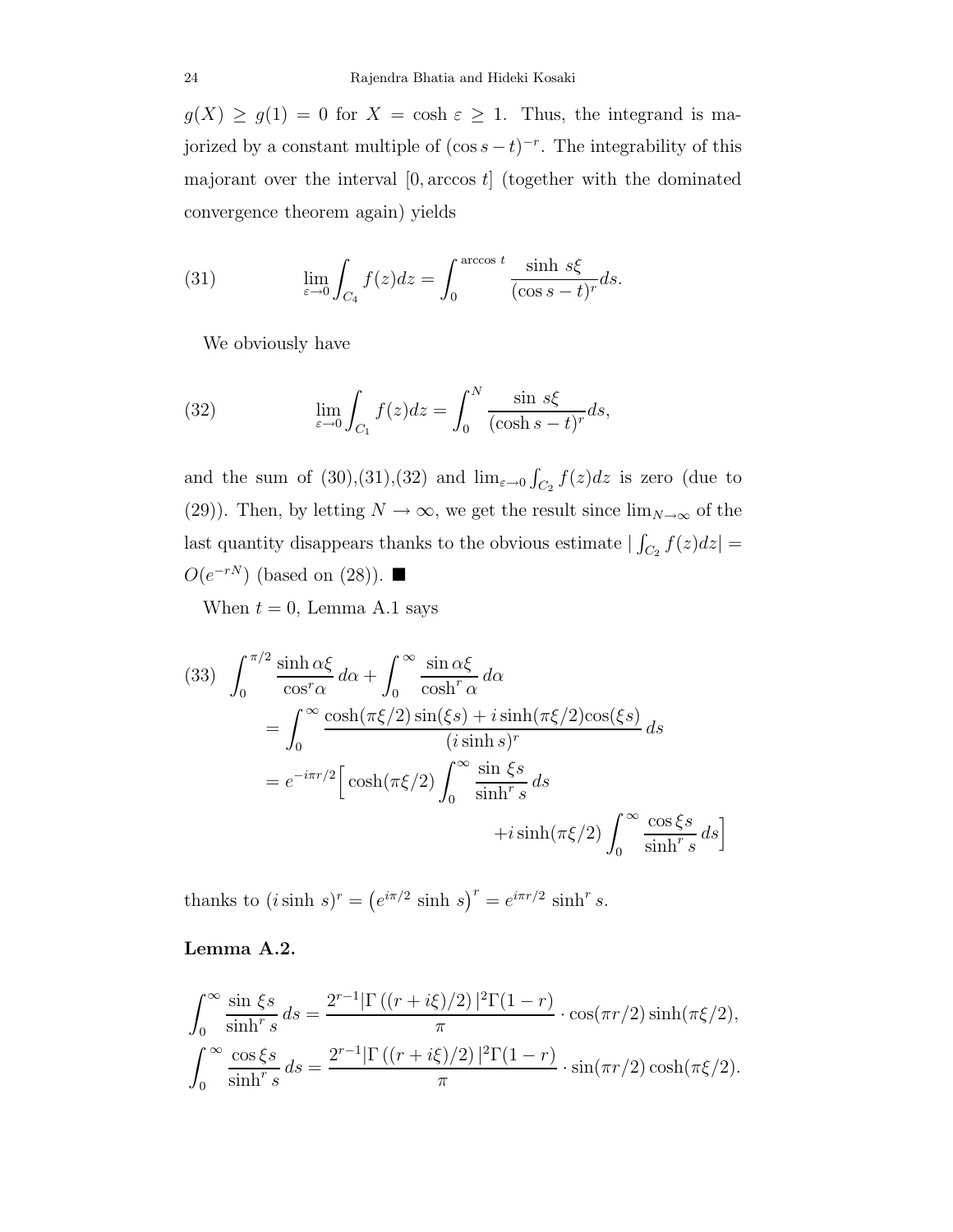With this lemma (whose proof is postponed) the quantity (33) is

$$
e^{-i\pi r/2} \sinh(\pi \xi/2) \cosh(\pi \xi/2)
$$
  
 
$$
\times \frac{2^{r-1} |\Gamma((r+i\xi)/2)|^2 \Gamma(1-r)}{\pi} \times (\cos(\pi r/2) + i \sin(\pi r/2))
$$
  
= 
$$
\frac{\sinh \pi \xi}{2} \times \frac{2^{r-1} |\Gamma((r+i\xi)/2)|^2 \Gamma(1-r)}{\pi}.
$$

Consequently, the quantity given by (27) is equal to

$$
\frac{2\sin\pi r}{\sinh\pi\xi} \times \frac{\sinh\pi\xi}{2} \times \frac{2^{r-1}|\Gamma((r+i\xi)/2)|^2\Gamma(1-r)}{\pi}
$$

$$
= \frac{\sin\pi r \Gamma(1-r)}{\pi} \times 2^{r-1}|\Gamma((r+i\xi)/2)|^2,
$$

which is exactly (26) since  $\Gamma(r)\Gamma(1 - r) = \pi/\sin \pi r$ .

**Proof of Lemma A.2.** We set  $t = -\frac{1}{2} \times \log(1 - x)$  so that

$$
e^{-2t} = 1 - x
$$
 and  $\sinh x = \frac{1}{2} \left( \frac{1}{\sqrt{1 - x}} - \sqrt{1 - x} \right) = \frac{x}{2\sqrt{1 - x}}$ .

Since  $dt = dx/2(1-x)$ , this change of variables gives us

$$
\int_0^\infty \frac{\sin \xi s}{\sinh^r s} ds = \int_0^1 \frac{\sin \left(-\frac{\xi}{2} \log(1-x)\right)}{\left(x/2\sqrt{1-x}\right)^r} \frac{dx}{2(1-x)}
$$
  
\n
$$
= 2^{r-1} \int_0^1 (1-x)^{\frac{r}{2}-1} x^{-r} \sin \left(-\frac{\xi}{2} \log(1-x)\right) dx
$$
  
\n
$$
= 2^{r-1} \text{Im} \left(\int_0^1 (1-x)^{\frac{r}{2}-1-\frac{i\xi}{2}} x^{-r} dx\right),
$$
  
\n
$$
\int_0^\infty \frac{\cos \xi s}{\sinh^r s} ds = 2^{r-1} \text{Re} \left(\int_0^1 (1-x)^{\frac{r}{2}-1-\frac{i\xi}{2}} x^{-r} dx\right).
$$

With these expressions we get the lemma from the following:

$$
\int_0^1 (1-x)^{\frac{r}{2}-1-\frac{i\xi}{2}} x^{-r} dx = B((r-i\xi)/2, 1-r) = \frac{\Gamma((r-i\xi)/2) \Gamma(1-r)}{\Gamma(1-(r+i\xi)/2)}
$$
  
= 
$$
\frac{\sin(\pi(r+i\xi)/2) \Gamma((r+i\xi)/2) \Gamma((r-i\xi)/2) \Gamma(1-r)}{\pi}
$$
  
= 
$$
\frac{|\Gamma((r+i\xi)/2)|^2 \Gamma(1-r)}{\pi} \times \sin(\pi(r+i\xi)/2),
$$

where we have used the identities  $\Gamma(z)\Gamma(1-z)=\pi/\sin\,\pi z$  and  $\Gamma(\overline z)=$  $\overline{\Gamma(z)}$  (a consequence of Schwarz' reflection principle). ■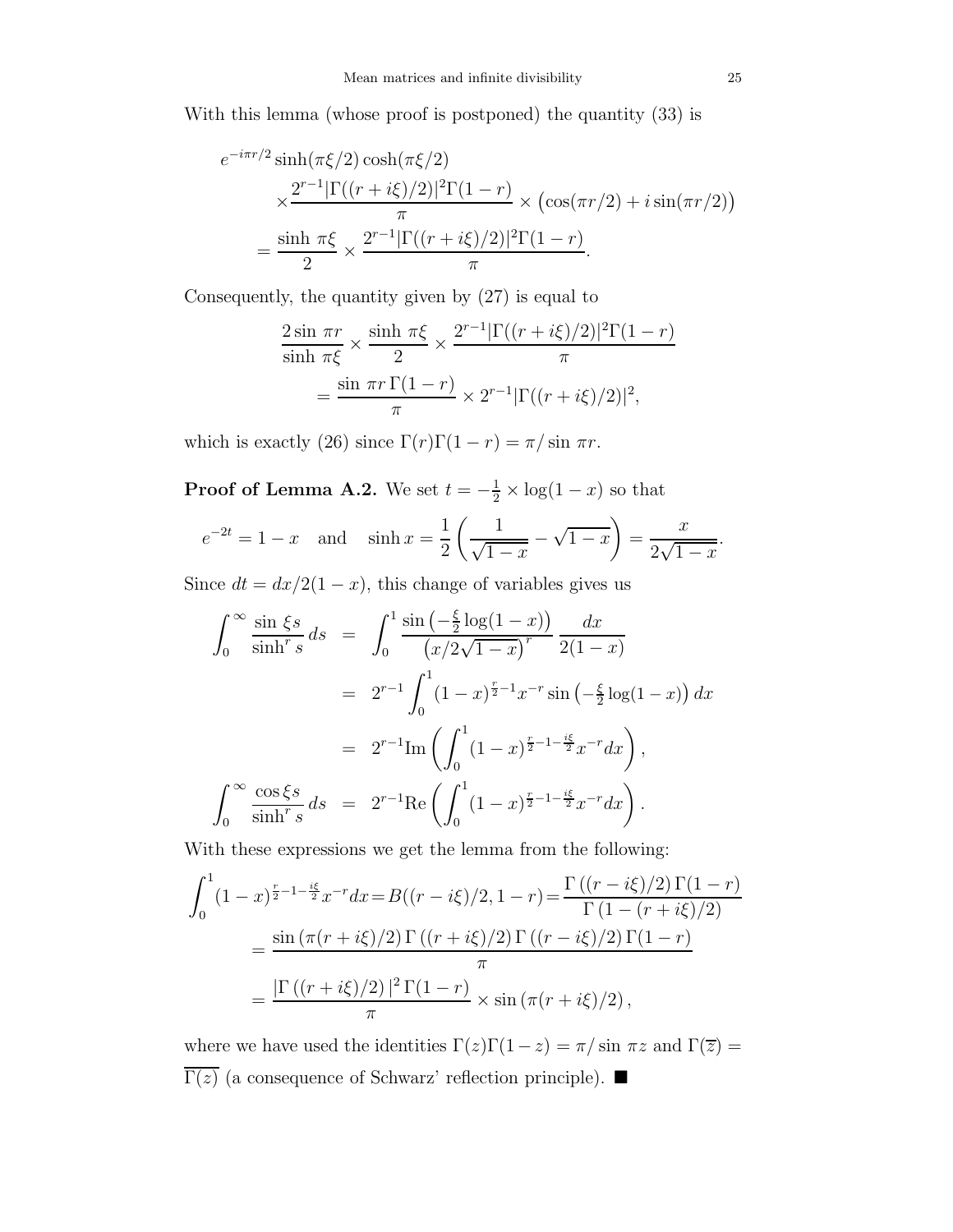#### **REFERENCES**

- [B1] R. Bhatia, Matrix Analysis, Springer, 1997.
- [B2] R. Bhatia, Infinitely divisible matrices, Amer. Math. Monthly, 113 (2006), 221-235.
- [B3] R. Bhatia, Interpolating the arithmetic-geometric mean inequality and its operator version, Linear Algebra Appl., 413 (2006), 355-363.
- [BD1] R. Bhatia and C. Davis, More matrix forms of the arithmetic-geometric mean inequality, SIAM J. Matrix Anal. Appl., 14 (1993), 132-136.
- [BD2] R. Bhatia and D. Drissi, Generalized Lyapunov equations and positive definite functions, SIAM J. Matrix Anal. Appl., **27** (2006), 103-114.
- [BP] R. Bhatia and K. R. Parthasarathy, Positive definite functions and operator inequalities, Bull. London Math. Soc., 32 (2000), 214-228.
- [D] D. Drissi, Sharp inequalities for some operator means, preprint.
- [HJ] R. A. Horn and C. R. Johnson, Topics in Matrix Analysis, Cambridge University Press, Cambridge, 1991.
- [HK1] F. Hiai and H. Kosaki, Comparison of various means for operators, J. Funct. Anal., 163 (1999), 300-323.
- [HK2] F. Hiai and H. Kosaki, Means of matrices and comparison of their norms, Indiana Univ. Math. J., 48 (1999), 899-936.
- [HK3] F. Hiai and H. Kosaki, Means of Hilbert space operators, Lecture Notes in Mathematics 1820, Springer, 2003.
- [H1] R. A. Horn, On boundary values of a schlicht mapping, Proc. Amer. Math. Soc., 18 (1967), 782-787.
- [H2] R. A. Horn, On infinitely divisible matrices, kernels, and functions, Z. Wahrscheinlichkeitstheorie und Verw. Gabiete, 8 (1967), 219-230.
- [H3] R. A. Horn, The theory of infinitely divisible matrices and kernels, Trans. Amer. Math. Soc., 136 (1969), 269-286.
- [K] M. K. Kwong, Some results on matrix monotone functions, Linear Algebra Appl., 118 (1989), 129-153.
- [K1] H. Kosaki, Arithmetic-geometric mean and related inequalities for operators, J. Funct. Anal., 156 (1998), 429-451.
- [K2] H. Kosaki, in preparation.
- [O] F. Oberhettinger, Tables of Fourier Transforms and Fourier Transforms of Distributions, Springer, 1990.